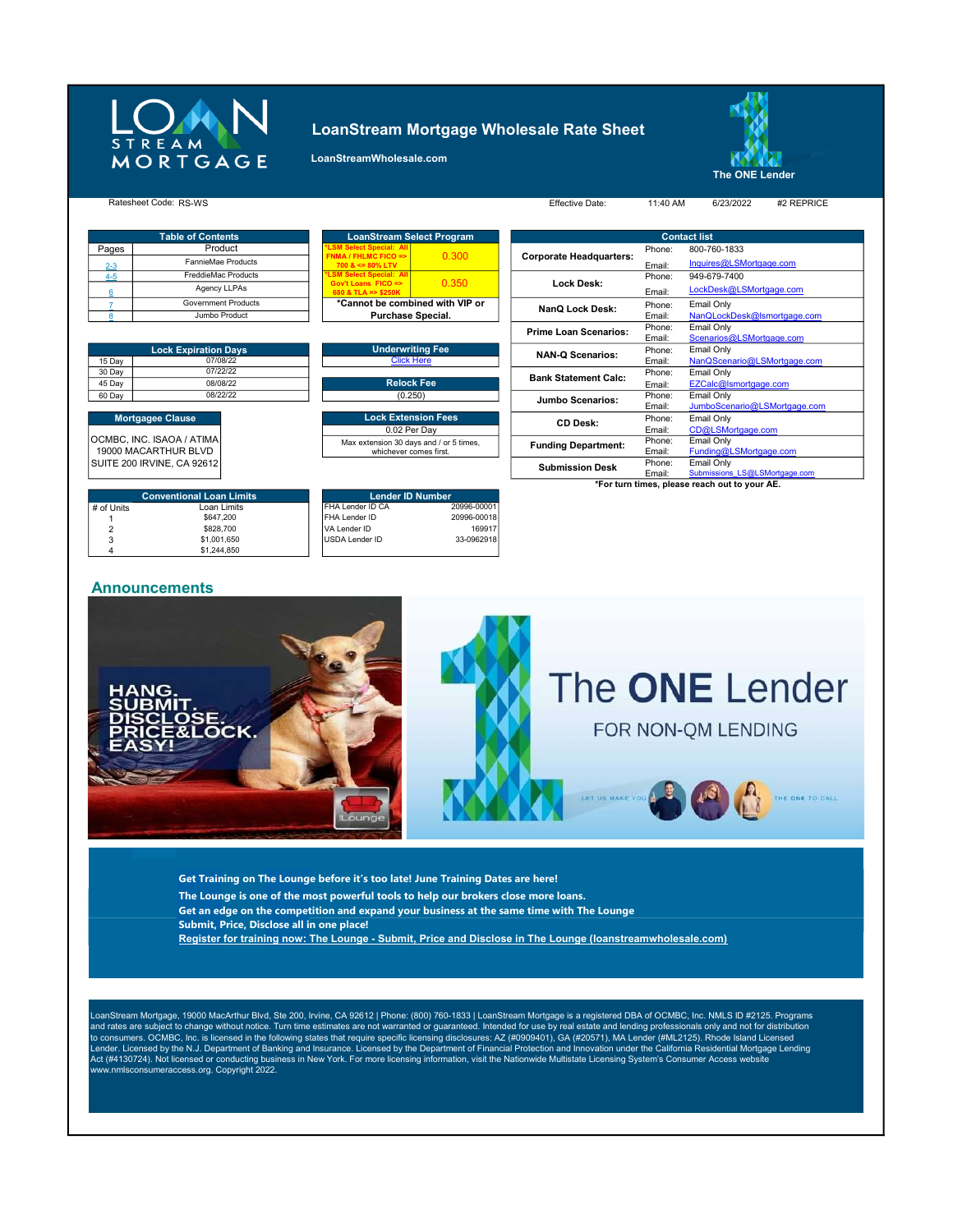|                | <b>LoanStream Mortgage</b><br>19000 MacArthur Blvd, Suite 200<br><b>STREAM</b><br>Irvine, CA 92612<br>MORTGAGE |                                                 |                    |                    |                |                                                 |                                                 |                    |                    |                |                    |                                       |                                           |                    |
|----------------|----------------------------------------------------------------------------------------------------------------|-------------------------------------------------|--------------------|--------------------|----------------|-------------------------------------------------|-------------------------------------------------|--------------------|--------------------|----------------|--------------------|---------------------------------------|-------------------------------------------|--------------------|
| Effective:     |                                                                                                                | June 23, 2022                                   |                    |                    |                | <b>FANNIE MAE CONFORMING FIXED RATE PRICING</b> |                                                 |                    |                    |                |                    |                                       |                                           |                    |
|                |                                                                                                                | FANNIE MAE 30 YEAR FIXED (101)                  |                    |                    |                |                                                 | FANNIE MAE 25 YEAR FIXED (125)                  |                    |                    |                |                    | <b>FANNIE MAE 20 YEAR FIXED (120)</b> |                                           |                    |
| Rate<br>4.625  | 15-Day<br>98.294                                                                                               | 30-Day<br>98.194                                | 45-Day<br>98.101   | 60-Day<br>98.011   | Rate<br>4.625  | 15-Day<br>98.294                                | 30-Day<br>98.194                                | 45-Day<br>98.101   | 60-Day<br>98.011   | Rate<br>4.375  | 15-Day<br>98.292   | 30-Day<br>98.122                      | 45-Day                                    | 60-Day             |
| 4.750<br>4.875 | 98.931<br>99.462                                                                                               | 98.805<br>99.361                                | 98.710<br>99.269   | 98.553<br>99.013   | 4.750<br>4.875 | 98.931<br>99.462                                | 98.805<br>99.361                                | 98.710<br>99.269   | 98.553<br>99.013   | 4.500<br>4.625 | 98.917<br>99.424   | 98.747<br>99.254                      | 98.619<br>99.126                          | 98.499<br>99.006   |
| 5.000          | 100.003                                                                                                        | 99.903                                          | 99.810             | 99.476             | 5.000          | 100.003                                         | 99.903                                          | 99.810             | 99.476             | 4.750          | 99.934             | 99.763                                | 99.636                                    | 99.515             |
| 5.125<br>5.250 | 100.496<br>100.687                                                                                             | 100.395<br>100.540                              | 100.303<br>100.432 | 99.879<br>100.247  | 5.125<br>5.250 | 100.496<br>100.687                              | 100.395<br>100.540                              | 100.303<br>100.432 | 99.879<br>100.247  | 4.875<br>5.000 | 100.390<br>100.758 | 100.218<br>100.587                    | 100.092<br>100.460                        | 99.971<br>100.339  |
| 5.375<br>5.500 | 101.228<br>101.674                                                                                             | 101.111<br>101.556                              | 101.003<br>101.449 | 100.743<br>101.179 | 5.375<br>5.500 | 101.228<br>101.674                              | 101.111<br>101.556                              | 101.003<br>101.449 | 100.743<br>101.179 | 5.125<br>5.250 | 101.102<br>101.434 | 100.930<br>101.245                    | 100.804<br>101.105                        | 100.682<br>100.969 |
| 5.625<br>5.750 | 102.047<br>102.198                                                                                             | 101.930<br>102.022                              | 101.823<br>101.885 | 101.544<br>101.685 | 5.625<br>5.750 | 102.047<br>102.198                              | 101.930<br>102.022                              | 101.823<br>101.885 | 101.544<br>101.685 | 5.375<br>5.500 | 101.859<br>102.212 | 101.670<br>102.022                    | 101.530<br>101.882                        | 101.393<br>101.746 |
| 5.875          | 102.671                                                                                                        | 102.495                                         | 102.357            | 102.142            | 5.875          | 102.671                                         | 102.495                                         | 102.357            | 102.142            | 5.625          | 102.536            | 102.346                               | 102.207                                   | 102.070            |
| 6.000<br>6.125 | 103.081<br>103.346                                                                                             | 102.905<br>103.170                              | 102.767<br>103.032 | 102.411<br>102.908 | 6.000<br>6.125 | 103.081<br>103.346                              | 102.905<br>103.170                              | 102.767<br>103.032 | 102.411<br>102.908 | 5.750<br>5.875 | 102.465<br>102.878 | 102.292<br>102.704                    | 102.162<br>102.575                        | 102.032<br>102.444 |
| 6.250<br>6.375 | 103.502<br>103.934                                                                                             | 103.168<br>103.549                              | 102.980<br>103.239 | 102.793<br>102.957 | 6.250<br>6.375 | 103.502<br>103.934                              | 103.168<br>103.549                              | 102.980<br>103.239 | 102.793<br>102.957 | 6.000<br>6.125 | 103.211<br>103.413 | 103.036<br>103.239                    | 102.908<br>103.110                        | 102.777<br>102.979 |
| 6.500<br>6.625 | 104.285<br>104.480                                                                                             | 103.900<br>104.087                              | 103.590<br>103.785 | 103.308<br>103.494 | 6.500<br>6.625 | 104.285<br>104.480                              | 103.900<br>104.087                              | 103.590<br>103.785 | 103.308<br>103.494 | 6.250<br>6.375 | 103.487<br>103.382 | 103.111<br>103.190                    | 102.818<br>102.997                        | 102.535<br>102.804 |
| 6.750<br>6.875 | 104.558<br>104.529                                                                                             | 104.350<br>104.316                              | 104.142<br>104.103 | 103.934<br>103.889 | 6.750<br>6.875 | 104.558<br>104.529                              | 104.350<br>104.316                              | 104.142<br>104.103 | 103.934<br>103.889 | 6.500<br>6.625 | 103.747<br>102.978 | 103.549<br>102.913                    | 103.351<br>102.788                        | 103.153<br>102.663 |
| 7.000          | 103.506                                                                                                        | 103.441                                         | 103.316            | 103.191            | 7.000          | 100.075                                         | 99.878                                          | 99.707             | 99.497             | 6.750          | 100.279            | 100.082                               | 99.911                                    | 99.701             |
| 7.125          | 104.031                                                                                                        | 103.856                                         | 103.681            | 103.506            |                |                                                 |                                                 |                    |                    |                |                    |                                       |                                           |                    |
|                |                                                                                                                |                                                 |                    |                    |                |                                                 |                                                 |                    |                    |                |                    |                                       |                                           |                    |
|                |                                                                                                                |                                                 |                    |                    |                |                                                 |                                                 |                    |                    |                |                    |                                       |                                           |                    |
| Rate           | 15-Day                                                                                                         | <b>FANNIE MAE 15 YEAR FIXED (115)</b><br>30-Day | 45-Day             | 60-Day             | Rate           | 15-Day                                          | <b>FANNIE MAE 10 YEAR FIXED (110)</b><br>30-Day | 45-Day             | 60-Day             | Rate           | 15-Day             | 30-Day                                | HOME READY 30 YEAR FIXED (R101)<br>45-Day | 60-Day             |
| 3.875<br>4.000 | 98.421<br>98.825                                                                                               | 98.324<br>98.728                                | 98.228<br>98.631   | 98.131<br>98.534   | 3.750<br>3.875 | 98.072<br>98.466                                | 98.341                                          | 98.216             | 98.091             | 4.875<br>5.000 | 98.462<br>99.003   | 98.361<br>98.903                      | 98.269<br>98.810                          | 98.170             |
| 4.125<br>4.250 | 99.335<br>99.941                                                                                               | 99.222<br>99.828                                | 99.110<br>99.716   | 98.999<br>99.606   | 4.000          | 98.860<br>99.197                                | 98.735                                          | 98.610<br>98.972   | 98.485<br>98.860   | 5.125<br>5.250 | 99.496             | 99.395<br>99.540                      | 99.303<br>99.432                          | 98.663             |
| 4.375          | 100.266                                                                                                        | 100.153                                         | 100.041            | 99.930             | 4.125<br>4.250 | 99.531                                          | 99.082<br>99.425                                | 99.320             | 99.214             | 5.375          | 99.687<br>100.228  | 100.111                               | 100.003                                   | 99.247<br>99.350   |
| 4.500<br>4.625 | 100.627<br>100.846                                                                                             | 100.513<br>100.733                              | 100.401<br>100.621 | 100.291<br>100.510 | 4.375<br>4.500 | 99.898<br>100.270                               | 99.787<br>100.154                               | 99.677<br>100.039  | 99.566<br>99.923   | 5.500<br>5.625 | 100.674<br>101.047 | 100.556<br>100.930                    | 100.449<br>100.823                        | 99.796<br>100.170  |
| 4.750<br>4.875 | 101.292<br>101.702                                                                                             | 101.066<br>101.476                              | 100.847<br>101.257 | 100.533<br>100.937 | 4.625<br>4.750 | 100.650<br>100.901                              | 100.518<br>100.655                              | 100.394<br>100.517 | 100.267<br>100.391 | 5.750<br>5.875 | 101.198<br>101.671 | 101.022<br>101.495                    | 100.885<br>101.357                        | 100.645<br>100.683 |
| 5.000          | 102.012                                                                                                        | 101.786                                         | 101.567            | 101.358            | 4.875          | 101.295                                         | 101.048                                         | 100.859            | 100.728            | 6.000<br>6.125 | 102.081            | 101.905                               | 101.767                                   | 101.093            |
| 5.125<br>5.250 | 101.980<br>101.805                                                                                             | 101.779<br>101.621                              | 101.638<br>101.474 | 101.496<br>101.328 | 5.000<br>5.125 | 101.650<br>102.010                              | 101.403<br>101.763                              | 101.192<br>101.534 | 101.056<br>101.309 | 6.250          | 102.346<br>102.425 | 102.170<br>102.168                    | 102.032<br>101.980                        | 101.908<br>101.793 |
| 5.375<br>5.500 | 102.162<br>102.564                                                                                             | 102.010<br>102.407                              | 101.859<br>102.251 | 101.707<br>102.094 | 5.250<br>5.375 | 101.807<br>102.161                              | 101.431<br>101.784                              | 101.251<br>101.572 | 101.104<br>101.421 | 6.375<br>6.500 | 102.934<br>103.285 | 102.549<br>102.900                    | 102.239<br>102.590                        | 101.957<br>102.308 |
| 5.625<br>5.750 | 102.741<br>103.045                                                                                             | 102.579<br>102.877                              | 102.417<br>102.710 | 102.255<br>102.543 | 5.500<br>5.625 | 102.504<br>102.544                              | 102.126<br>102.382                              | 101.875<br>102.220 | 101.718<br>102.058 | 6.625<br>6.750 | 103.029<br>103.558 | 102.826<br>103.350                    | 102.623<br>103.142                        | 102.420<br>102.934 |
| 5.875<br>6.000 | 103.394<br>103.775                                                                                             | 103.222<br>103.598                              | 103.050<br>103.421 | 102.878<br>103.243 | 5.750<br>5.875 | 102.876<br>103.190                              | 102.709<br>103.017                              | 102.541<br>102.845 | 102.374<br>102.673 | 6.875<br>7.000 | 103.529<br>102.506 | 103.316<br>102.441                    | 103.103<br>102.316                        | 102.889<br>102.191 |
| 6.125          | 103.903                                                                                                        | 103.720                                         | 103.538            | 103.355            | 6.000          | 105.133                                         | 104.956                                         | 104.778            | 104.601            | 7.125          | 102.906            | 102.731                               | 102.556                                   | 102.381            |
| 6.250<br>6.375 | 103.227<br>103.543                                                                                             | 103.039<br>103.351                              | 102.851<br>103.158 | 102.664<br>102.965 |                |                                                 |                                                 |                    |                    |                |                    |                                       |                                           |                    |
|                | Fannie Mae 30 Yr Fixed Refi Now Fannie Mae 30 Yr Fixed Refi Now                                                |                                                 |                    |                    |                |                                                 | <b>REFI NOW CONFORMING PRICING</b>              |                    |                    |                |                    |                                       |                                           |                    |
|                |                                                                                                                |                                                 |                    |                    |                |                                                 | Fannie Mae 25 Yr Fixed Refi Now                 |                    |                    |                |                    | Fannie Mae 20 Yr Fixed Refi Now       |                                           |                    |
| Rate<br>4.625  | 15-Day<br>98.294                                                                                               | 30-Day<br>98.194                                | 45-Day<br>98.101   | 60-Day<br>98.011   | Rate<br>4.625  | 15-Day<br>98.294                                | 30-Day<br>98.194                                | 45-Day<br>98.101   | 60-Day             | Rate           | 15-Day             | 30-Day                                | 45-Day                                    | 60-Day             |
| 4.750          | 98.931                                                                                                         | 98.805                                          | 98.710             | 98.553             | 4.750          | 98.931                                          | 98.805                                          | 98.710             | 98.011<br>98.553   | 4.500<br>4.625 | 98.464<br>99.104   | 98.334<br>98.973                      | 98.241<br>98.881                          | 98.090<br>98.722   |
| 4.875<br>5.000 | 99.462<br>100.003                                                                                              | 99.361<br>99.903                                | 99.269<br>99.810   | 98.719<br>99.170   | 4.875<br>5.000 | 99.462<br>100.003                               | 99.361<br>99.903                                | 99.269<br>99.810   | 98.719<br>99.170   | 4.750<br>4.875 | 99.639<br>100.104  | 99.508<br>99.974                      | 99.416<br>99.882                          | 99.261<br>99.727   |
| 5.125<br>5.250 | 100.496<br>100.687                                                                                             | 100.395<br>100.540                              | 100.303<br>100.432 | 99.663<br>100.247  | 5.125<br>5.250 | 100.496<br>100.687                              | 100.395<br>100.540                              | 100.303<br>100.432 | 99.663<br>100.247  | 5.000<br>5.125 | 100.534<br>100.934 | 100.404<br>100.803                    | 100.311<br>100.711                        | 100.169<br>100.599 |
| 5.375<br>5.500 | 101.228<br>101.674                                                                                             | 101.111<br>101.556                              | 101.003<br>101.449 | 100.350<br>100.796 | 5.375<br>5.500 | 101.228<br>101.674                              | 101.111<br>101.556                              | 101.003<br>101.449 | 100.350<br>100.796 | 5.250<br>5.375 | 101.086<br>101.509 | 100.939<br>101.362                    | 100.837<br>101.260                        | 100.640<br>101.064 |
| 5.625          | 102.047                                                                                                        | 101.930                                         | 101.823            | 101.170            | 5.625          | 102.047                                         | 101.930                                         | 101.823            | 101.170            | 5.500          | 101.902            | 101.755                               | 101.653                                   | 101.456            |
| 5.750<br>5.875 | 102.198<br>102.671                                                                                             | 102.022<br>102.495                              | 101.885<br>102.357 | 101.645<br>101.683 | 5.750<br>5.875 | 102.198<br>102.671                              | 102.022<br>102.495                              | 101.885<br>102.357 | 101.645<br>101.683 | 5.625<br>5.750 | 102.272<br>102.042 | 102.125<br>101.917                    | 102.023<br>101.792                        | 101.827<br>101.667 |
| 6.000<br>6.125 | 103.081<br>103.346                                                                                             | 102.905<br>103.170                              | 102.767<br>103.032 | 102.093<br>102.908 | 6.000<br>6.125 | 103.081<br>103.346                              | 102.905<br>103.170                              | 102.767<br>103.032 | 102.093<br>102.908 | 5.875<br>6.000 | 102.455<br>102.736 | 102.330<br>102.547                    | 102.205<br>102.414                        | 102.080<br>102.190 |
| 6.250<br>6.375 | 103.425<br>103.934                                                                                             | 103.168<br>103.549                              | 102.980<br>103.239 | 102.793<br>102.957 | 6.250<br>6.375 | 103.425<br>103.934                              | 103.168<br>103.549                              | 102.980<br>103.239 | 102.793<br>102.957 | 6.125<br>6.250 | 103.065<br>103.061 | 102.876<br>102.873                    | 102.742<br>102.686                        | 102.518<br>102.498 |
| 6.500<br>6.625 | 104.285<br>104.029                                                                                             | 103.900<br>103.826                              | 103.590<br>103.623 | 103.308<br>103.420 | 6.500<br>6.625 | 104.285<br>104.029                              | 103.900<br>103.826                              | 103.590<br>103.623 | 103.308<br>103.420 | 6.375<br>6.500 | 103.382<br>103.747 | 103.190<br>103.549                    | 102.997<br>103.351                        | 102.804<br>103.153 |
| 6.750<br>6.875 | 104.558<br>104.529                                                                                             | 104.350<br>104.316                              | 104.142<br>104.103 | 103.934<br>103.889 | 6.750<br>6.875 | 104.558<br>104.529                              | 104.350<br>104.316                              | 104.142<br>104.103 | 103.934<br>103.889 |                |                    |                                       |                                           |                    |
|                |                                                                                                                |                                                 |                    |                    |                |                                                 |                                                 |                    |                    |                |                    |                                       |                                           |                    |
|                |                                                                                                                |                                                 |                    |                    |                |                                                 |                                                 |                    |                    |                |                    |                                       |                                           |                    |
|                |                                                                                                                |                                                 |                    |                    |                |                                                 | <b>REFI NOW CONFORMING PRICING</b>              |                    |                    |                |                    |                                       |                                           |                    |
| Rate           | 15-Day                                                                                                         | Fannie Mae 15 Yr Fixed Refi Now<br>30-Day       | 45-Day             | 60-Day             | Rate           | 15-Day                                          | Fannie Mae 10 Yr Fixed Refi Now<br>30-Day       | 45-Day             | 60-Day             |                |                    |                                       |                                           |                    |
| 3.875<br>4.000 | 98.421<br>98.825                                                                                               | 98.324<br>98.728                                | 98.228<br>98.631   | 98.131<br>98.534   | 3.750<br>3.875 | 98.072<br>98.466                                | 98.341                                          | 98.216             | 98.091             |                |                    |                                       |                                           |                    |
| 4.125<br>4.250 | 99.335<br>99.941                                                                                               | 99.222<br>99.828                                | 99.110<br>99.716   | 98.999<br>99.606   | 4.000<br>4.125 | 98.860<br>98.930                                | 98.735<br>98.805                                | 98.610<br>98.680   | 98.485<br>98.555   |                |                    |                                       |                                           |                    |
| 4.375          | 100.266                                                                                                        | 100.153                                         | 100.041            | 99.930             | 4.250          | 99.531                                          | 99.425                                          | 99.320             | 99.214             |                |                    |                                       |                                           |                    |
| 4.500<br>4.625 | 100.627<br>100.846                                                                                             | 100.513<br>100.733                              | 100.401<br>100.621 | 100.291<br>100.510 | 4.375<br>4.500 | 99.898<br>100.270                               | 99.787<br>100.154                               | 99.677<br>100.039  | 99.566<br>99.923   |                |                    |                                       |                                           |                    |
| 4.750<br>4.875 | 101.292<br>101.702                                                                                             | 101.066<br>101.476                              | 100.847<br>101.257 | 100.533<br>100.937 | 4.625<br>4.750 | 100.408<br>100.769                              | 100.287<br>100.643                              | 100.167<br>100.517 | 100.046<br>100.391 |                |                    |                                       |                                           |                    |
| 5.000<br>5.125 | 102.012<br>101.920                                                                                             | 101.786<br>101.779                              | 101.567<br>101.638 | 101.358<br>101.496 | 4.875<br>5.000 | 101.122<br>101.465                              | 100.990<br>101.329                              | 100.859<br>101.192 | 100.728<br>101.056 |                |                    |                                       |                                           |                    |
| 5.250          | 101.947                                                                                                        | 101.621                                         | 101.474            | 101.328            | 5.125          | 101.581                                         | 101.440                                         | 101.298            | 101.157            |                |                    |                                       |                                           |                    |
| 5.375<br>5.500 | 102.310<br>102.673                                                                                             | 102.010<br>102.407                              | 101.859<br>102.251 | 101.707<br>102.094 | 5.250<br>5.375 | 101.544<br>101.876                              | 101.397<br>101.724                              | 101.251<br>101.572 | 101.104<br>101.421 |                |                    |                                       |                                           |                    |
| 5.625<br>5.750 | 102.741<br>103.045                                                                                             | 102.579<br>102.877                              | 102.417<br>102.710 | 102.255<br>102.543 | 5.500<br>5.625 | 102.189<br>102.544                              | 102.032<br>102.382                              | 101.875<br>102.220 | 101.718<br>102.058 |                |                    |                                       |                                           |                    |
| 5.875<br>6.000 | 103.394<br>103.775                                                                                             | 103.222<br>103.598                              | 103.050<br>103.421 | 102.878<br>103.243 | 5.750<br>5.875 | 102.876<br>103.190                              | 102.709<br>103.017                              | 102.541<br>102.845 | 102.374<br>102.673 |                |                    |                                       |                                           |                    |
| 6.125<br>6.250 | 103.903<br>103.227                                                                                             | 103.720<br>103.039                              | 103.538<br>102.851 | 103.355<br>102.664 | 6.000          | 105.133                                         | 104.956                                         | 104.778            | 104.601            |                |                    |                                       |                                           |                    |
| 6.375          | 103.543                                                                                                        | 103.351                                         | 103.158            | 102.965            |                |                                                 |                                                 |                    |                    |                |                    |                                       |                                           |                    |
|                |                                                                                                                |                                                 |                    |                    |                |                                                 |                                                 |                    |                    |                |                    |                                       |                                           |                    |
|                |                                                                                                                |                                                 |                    |                    |                |                                                 |                                                 |                    |                    |                |                    |                                       |                                           |                    |
|                |                                                                                                                |                                                 |                    |                    |                |                                                 |                                                 |                    |                    |                |                    |                                       |                                           |                    |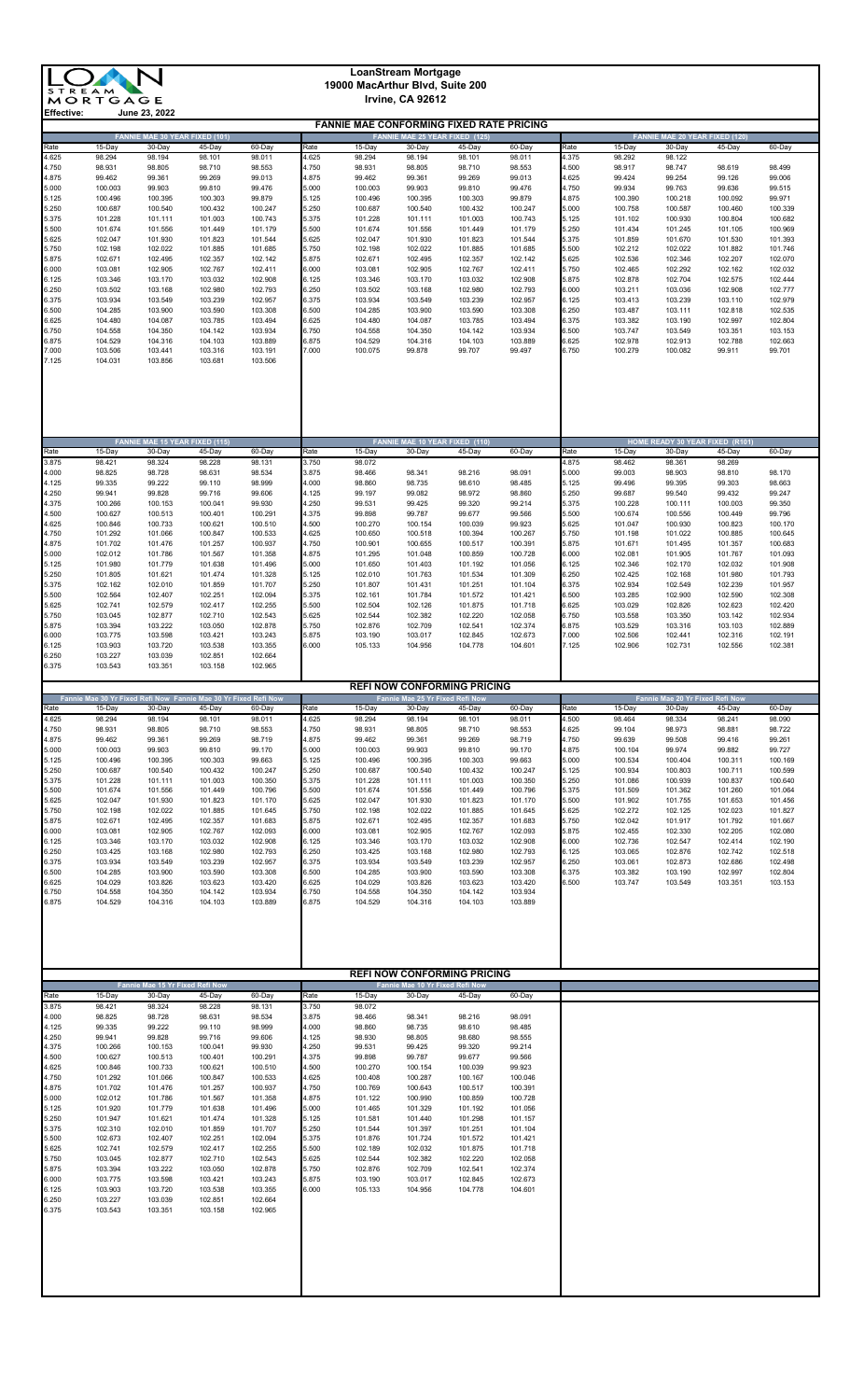

#### **LoanStream Mortgage 19000 MacArthur Blvd, Suite 200 Irvine, CA 92612**

|       |                                                      |         |                                     |         |       | <b>FANNIE MAE HIGH BALANCE FIXED RATE PRICING</b>     |         |                                     |         |       |                                                       |         |                                     |         |
|-------|------------------------------------------------------|---------|-------------------------------------|---------|-------|-------------------------------------------------------|---------|-------------------------------------|---------|-------|-------------------------------------------------------|---------|-------------------------------------|---------|
|       |                                                      |         | FANNIE MAE HB 30 YEAR FIXED (101HB) |         |       |                                                       |         | FANNIE MAE HB 25 YEAR FIXED (125HB) |         |       |                                                       |         | FANNIE MAE HB 20 YEAR FIXED (120HB) |         |
| Rate  | 15-Day                                               | 30-Day  | 45-Day                              | 60-Day  | Rate  | 15-Day                                                | 30-Day  | 45-Day                              | 60-Day  | Rate  | $15-Day$                                              | 30-Day  | 45-Day                              | 60-Day  |
| 4.750 | 98.034                                               |         |                                     |         | 4.750 | 98.034                                                |         |                                     |         | 4.500 | 98.043                                                |         |                                     |         |
| 4.875 | 98.603                                               | 98.478  | 98.353                              | 98.228  | 4.875 | 98.490                                                | 98.358  | 98.227                              | 98.096  | 4.625 | 98.852                                                | 98.684  | 98.554                              | 98.437  |
| 5.000 | 99.223                                               | 99.089  | 98.947                              | 98.581  | 5.000 | 99.223                                                | 99.089  | 98.947                              | 98.581  | 4.750 | 99.402                                                | 99.235  | 99.104                              | 98.437  |
| 5.125 | 99.872                                               | 99.738  | 99.596                              | 99.099  | 5.125 | 99.872                                                | 99.738  | 99.596                              | 99.099  | 4.875 | 99.732                                                | 99.565  | 99.434                              | 98.767  |
| 5.250 | 100.583                                              | 100.449 | 100.307                             | 99.612  | 5.250 | 100.583                                               | 100.449 | 100.307                             | 99.612  | 5.000 | 100.246                                               | 100.078 | 99.948                              | 99.280  |
| 5.375 | 101.090                                              | 100.956 | 100.814                             | 100.119 | 5.375 | 101.090                                               | 100.956 | 100.814                             | 100.119 | 5.125 | 100.603                                               | 100.436 | 100.305                             | 99.638  |
| 5.500 | 101.071                                              | 100.937 | 100.795                             | 100.398 | 5.500 | 101.071                                               | 100.937 | 100.795                             | 100.398 | 5.250 | 100.924                                               | 100.740 | 100.595                             | 99.914  |
| 5.625 | 101.406                                              | 101.222 | 101.055                             | 100.706 | 5.625 | 101.406                                               | 101.222 | 101.055                             | 100.706 | 5.375 | 101.326                                               | 101.142 | 100.996                             | 100.315 |
| 5.750 | 101.636                                              | 101.468 | 101.301                             | 101.134 | 5.750 | 101.636                                               | 101.468 | 101.301                             | 101.134 | 5.500 | 101.694                                               | 101.510 | 101.365                             | 100.684 |
| 5.875 | 101.993                                              | 101.794 | 101.622                             | 101.458 | 5.875 | 101.966                                               | 101.794 | 101.622                             | 101.450 | 5.625 | 101.811                                               | 101.627 | 101.482                             | 100.801 |
| 6.000 | 102.346                                              | 102.169 | 101.991                             | 101.822 | 6.000 | 102.346                                               | 102.169 | 101.991                             | 101.814 | 5.750 | 101.945                                               | 101.777 | 101.642                             | 101.077 |
| 6.125 | 102.528                                              | 102.345 | 102.163                             | 102.003 | 6.125 | 102.528                                               | 102.345 | 102.163                             | 101.980 | 5.875 | 102.351                                               | 102.184 | 102.048                             | 101.424 |
| 6.250 | 102.898                                              | 102.710 | 102.522                             | 102.387 | 6.250 | 102.898                                               | 102.710 | 102.522                             | 102.335 | 6.000 | 102.686                                               | 102.519 | 102.383                             | 101.816 |
| 6.375 | 103.162                                              | 103.037 | 102.912                             | 102.787 | 6.375 | 103.152                                               | 102.959 | 102.766                             | 102.573 | 6.125 | 102.880                                               | 102.713 | 102.577                             | 102.453 |
| 6.500 | 103.510                                              | 103.385 | 103.260                             | 103.135 | 6.500 | 103.475                                               | 103.277 | 103.079                             | 102.881 | 6.250 | 102.872                                               | 102.685 | 102.497                             | 102.309 |
| 6.625 | 103.428                                              | 103.225 | 103.022                             | 102.819 | 6.625 | 103.428                                               | 103.225 | 103.022                             | 102.819 | 6.375 | 103.195                                               | 103.002 | 102.809                             | 102.616 |
| 6.750 | 103.536                                              | 103.328 | 103.120                             | 102.912 | 6.750 | 103.536                                               | 103.328 | 103.120                             | 102.912 | 6.500 | 103.553                                               | 103.355 | 103.157                             | 102.959 |
| 6.875 | 103.737                                              | 103.524 | 103.310                             | 103.097 | 6.875 | 103.737                                               | 103.524 | 103.310                             | 103.097 | 6.625 | 103.552                                               | 103.349 | 103.146                             | 102.943 |
| 7.000 | 101.756                                              | 101.691 | 101.566                             | 101.441 |       |                                                       |         |                                     |         | 6.750 | 101.123                                               | 101.058 | 100.933                             | 100.808 |
|       |                                                      |         |                                     |         |       |                                                       |         |                                     |         | 6.875 | 101.478                                               | 101.413 | 101.288                             | 101.163 |
|       |                                                      |         |                                     |         |       |                                                       |         |                                     |         | 7.000 | 101.756                                               | 101.691 | 101.566                             | 101.441 |
|       |                                                      |         |                                     |         |       |                                                       |         |                                     |         |       |                                                       |         |                                     |         |
|       |                                                      |         |                                     |         |       |                                                       |         |                                     |         |       |                                                       |         |                                     |         |
|       |                                                      |         |                                     |         |       |                                                       |         |                                     |         |       |                                                       |         |                                     |         |
|       |                                                      |         |                                     |         |       |                                                       |         |                                     |         |       |                                                       |         |                                     |         |
|       |                                                      |         |                                     |         |       |                                                       |         |                                     |         |       |                                                       |         |                                     |         |
|       |                                                      |         | FANNIE MAE HB 15 YEAR FIXED (115HB) |         |       |                                                       |         | FANNIE MAE HB 10 YEAR FIXED (110HB) |         |       |                                                       |         |                                     |         |
|       |                                                      |         |                                     |         |       |                                                       |         |                                     |         |       |                                                       |         |                                     |         |
| Rate  | 15-Day                                               | 30-Day  | 45-Day                              | 60-Day  | Rate  | 15-Day                                                | 30-Day  | 45-Day                              | 60-Day  |       |                                                       |         |                                     |         |
| 4.000 | 98.262                                               | 98.137  | 98.012                              |         | 4.250 | 98.141                                                |         |                                     |         |       |                                                       |         |                                     |         |
| 4.125 | 98.880                                               | 98.780  | 98.679                              | 98.579  | 4.375 | 98.513                                                | 98.370  | 98.266                              | 98.077  |       |                                                       |         |                                     |         |
| 4.250 | 99.300                                               | 99.195  | 99.089                              | 98.984  | 4.500 | 98.827                                                | 98.684  | 98.580                              | 98.390  |       |                                                       |         |                                     |         |
| 4.375 | 99.752                                               | 99.642  | 99.531                              | 99.420  | 4.625 | 98.584                                                | 98.352  | 98.178                              |         |       |                                                       |         |                                     |         |
| 4.500 | 100.219                                              | 100.103 | 99.987                              | 99.871  | 4.750 | 99.018                                                | 98.786  | 98.613                              | 98.382  |       |                                                       |         |                                     |         |
| 4.625 | 100.384                                              | 100.263 | 100.142                             | 100.021 | 4.875 | 99.375                                                | 99.143  | 98.970                              | 98.739  |       |                                                       |         |                                     |         |
| 4.750 | 99.778                                               | 99.652  | 99.526                              | 99.400  | 5.000 | 99.678                                                | 99.446  | 99.273                              | 99.042  |       |                                                       |         |                                     |         |
| 4.875 | 100.281                                              | 100.150 | 100.019                             | 99.887  | 5.125 | 99.493                                                | 99.351  | 99.210                              | 99.068  |       |                                                       |         |                                     |         |
| 5.000 | 100.767                                              | 100.631 | 100.494                             | 100.358 | 5.250 | 99.950                                                | 99.803  | 99.657                              | 99.510  |       |                                                       |         |                                     |         |
| 5.125 | 101.175                                              | 101.033 | 100.892                             | 100.750 | 5.375 | 100.342                                               | 100.190 | 100.038                             | 99.887  |       |                                                       |         |                                     |         |
| 5.250 | 101.527                                              | 101.381 | 101.234                             | 101.088 | 5.500 | 100.781                                               | 100.624 | 100.467                             | 100.310 |       |                                                       |         |                                     |         |
| 5.375 | 101.922                                              | 101.770 | 101.619                             | 101.467 | 5.625 | 101.159                                               | 100.997 | 100.835                             | 100.673 |       |                                                       |         |                                     |         |
| 5.500 | 102.324                                              | 102.167 | 102.011                             | 101.854 | 5.750 | 101.579                                               | 101.412 | 101.244                             | 101.077 |       |                                                       |         |                                     |         |
| 5.625 | 102.501                                              | 102.339 | 102.177                             | 102.015 | 5.875 | 101.941                                               | 101.769 | 101.597                             | 101.424 |       |                                                       |         |                                     |         |
| 5.750 | 102.805                                              | 102.637 | 102.470                             | 102.303 | 6.000 | 102.348                                               | 102.171 | 101.993                             | 101.816 |       |                                                       |         |                                     |         |
| 5.875 | 103.154                                              | 102.982 | 102.810                             | 102.638 | 6.125 | 102.478                                               | 102.296 | 102.113                             | 101.931 |       |                                                       |         |                                     |         |
| 6.000 | 103.535                                              | 103.358 | 103.181                             | 103.003 | 6.250 | 102.872                                               | 102.685 | 102.497                             | 102.309 |       |                                                       |         |                                     |         |
| 6.125 | 103.663                                              | 103.480 | 103.298                             | 103.115 | 6.375 | 103.195                                               | 103.002 | 102.809                             | 102.616 |       |                                                       |         |                                     |         |
|       |                                                      |         |                                     |         | 6.500 | 103.553                                               | 103.355 | 103.157                             | 102.959 |       |                                                       |         |                                     |         |
|       |                                                      |         |                                     |         |       |                                                       |         |                                     |         |       |                                                       |         |                                     |         |
|       |                                                      |         |                                     |         | 6.625 | 103.552                                               | 103.349 | 103.146                             | 102.943 |       |                                                       |         |                                     |         |
|       |                                                      |         |                                     |         |       | <b>FANNIE MAE HIGH BALANCE ARM PRICING</b>            |         |                                     |         |       |                                                       |         |                                     |         |
|       | FANNIE MAE 5/6 HB SOFR ARM (A105HB) 2/1/5 3.0 Margin |         |                                     |         |       | FANNIE MAE 7/6 HB LIBOR ARM (A107HB) 5/1/5 3.0 Margin |         |                                     |         |       | FANNIE MAE 10/6 HB SOFR ARM (A110HB) 5/1/5 3.0 Margin |         |                                     |         |
|       |                                                      |         |                                     |         |       |                                                       |         |                                     |         |       |                                                       |         |                                     |         |
|       |                                                      |         |                                     |         |       |                                                       |         |                                     |         |       |                                                       |         |                                     |         |
|       |                                                      |         |                                     |         |       |                                                       |         |                                     |         |       |                                                       |         |                                     |         |
|       |                                                      |         |                                     |         |       |                                                       |         |                                     |         |       |                                                       |         |                                     |         |
|       |                                                      |         |                                     |         |       |                                                       |         |                                     |         |       |                                                       |         |                                     |         |
|       |                                                      |         |                                     |         |       |                                                       |         |                                     |         |       |                                                       |         |                                     |         |
|       |                                                      |         |                                     |         |       |                                                       |         |                                     |         |       |                                                       |         |                                     |         |
|       |                                                      |         |                                     |         |       |                                                       |         |                                     |         |       |                                                       |         |                                     |         |
|       |                                                      |         |                                     |         |       |                                                       |         |                                     |         |       |                                                       |         |                                     |         |
|       |                                                      |         |                                     |         |       |                                                       |         |                                     |         |       |                                                       |         |                                     |         |
|       |                                                      |         |                                     |         |       |                                                       |         |                                     |         |       |                                                       |         |                                     |         |
|       |                                                      |         |                                     |         |       |                                                       |         |                                     |         |       |                                                       |         |                                     |         |
|       |                                                      |         |                                     |         |       |                                                       |         |                                     |         |       |                                                       |         |                                     |         |
|       |                                                      |         |                                     |         |       |                                                       |         |                                     |         |       |                                                       |         |                                     |         |
|       |                                                      |         |                                     |         |       |                                                       |         |                                     |         |       |                                                       |         |                                     |         |
|       |                                                      |         |                                     |         |       |                                                       |         |                                     |         |       |                                                       |         |                                     |         |
|       |                                                      |         |                                     |         |       |                                                       |         |                                     |         |       |                                                       |         |                                     |         |
|       |                                                      |         |                                     |         |       |                                                       |         |                                     |         |       |                                                       |         |                                     |         |
|       |                                                      |         |                                     |         |       |                                                       |         |                                     |         |       |                                                       |         |                                     |         |
|       |                                                      |         |                                     |         |       |                                                       |         |                                     |         |       |                                                       |         |                                     |         |
|       |                                                      |         |                                     |         |       |                                                       |         |                                     |         |       |                                                       |         |                                     |         |
|       |                                                      |         |                                     |         |       |                                                       |         |                                     |         |       |                                                       |         |                                     |         |
|       |                                                      |         |                                     |         |       |                                                       |         |                                     |         |       |                                                       |         |                                     |         |
|       |                                                      |         |                                     |         |       |                                                       |         |                                     |         |       |                                                       |         |                                     |         |
|       |                                                      |         |                                     |         |       |                                                       |         |                                     |         |       |                                                       |         |                                     |         |
|       |                                                      |         |                                     |         |       |                                                       |         |                                     |         |       |                                                       |         |                                     |         |
|       |                                                      |         |                                     |         |       |                                                       |         |                                     |         |       |                                                       |         |                                     |         |
|       |                                                      |         |                                     |         |       |                                                       |         |                                     |         |       |                                                       |         |                                     |         |
|       |                                                      |         |                                     |         |       |                                                       |         |                                     |         |       |                                                       |         |                                     |         |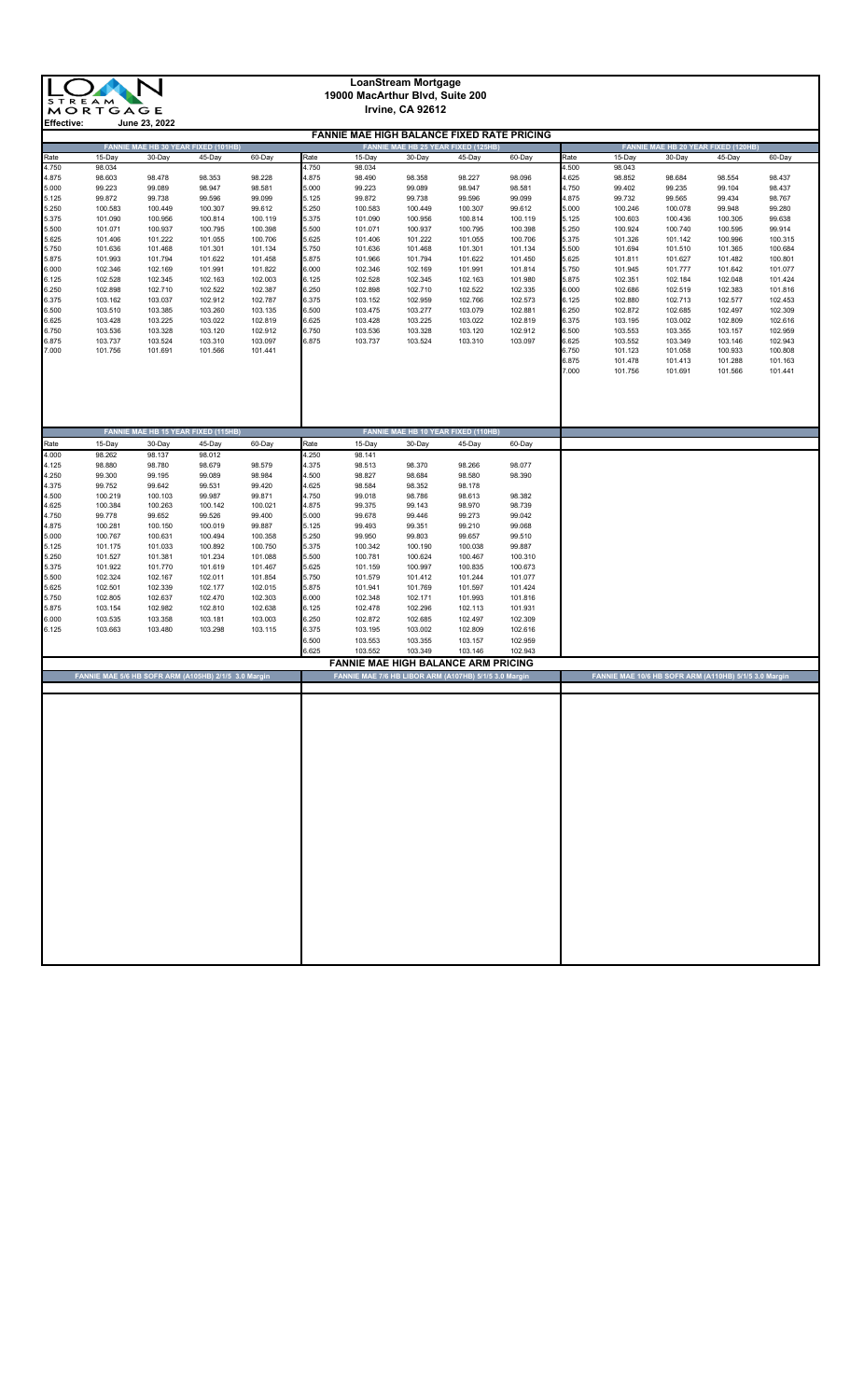

# **LoanStream Mortgage 19000 MacArthur Blvd, Suite 200**

**Irvine, CA 92612**

| LIIGUUVG.      |                    |                                        | JUIIT LJ, LULL                                 |                    |                | <b>FREDDIE MAC FIXED RATE PRICING</b> |                                        |                                                       |                                                        |                |                    |                                        |                                                       |                    |
|----------------|--------------------|----------------------------------------|------------------------------------------------|--------------------|----------------|---------------------------------------|----------------------------------------|-------------------------------------------------------|--------------------------------------------------------|----------------|--------------------|----------------------------------------|-------------------------------------------------------|--------------------|
|                |                    | <b>FREDDIE MAC 30 YEAR FIXED (201)</b> |                                                |                    |                |                                       | <b>FREDDIE MAC 25 YEAR FIXED (225)</b> |                                                       |                                                        |                |                    | <b>FREDDIE MAC 20 YEAR FIXED (220)</b> |                                                       |                    |
| Rate           | 15-Day             | 30-Day                                 | 45-Day                                         | 60-Day             | Rate           | 15-Day                                | 30-Day                                 | 45-Day                                                | 60-Day                                                 | Rate           | 15-Day             | 30-Day                                 | 45-Day                                                | 60-Day             |
| 4.625          | 98.294             | 98.194                                 | 98.101                                         | 98.011             | 4.625          | 98.294                                | 98.194                                 | 98.101                                                |                                                        | 4.500          | 98.043             |                                        |                                                       |                    |
| 4.750          | 98.931             | 98.805                                 | 98.710                                         | 98.553             | 4.750          | 98.931                                | 98.805                                 | 98.710                                                | 98.553                                                 | 4.625          | 98.852             | 98.684                                 | 98.554                                                | 98.437             |
| 4.875          | 99.462             | 99.361                                 | 99.269                                         | 98.719             | 4.875          | 99.462                                | 99.361                                 | 99.269                                                | 98.719                                                 | 4.750          | 99.410             | 99.284                                 | 99.158                                                | 99.032             |
| 5.000<br>5.125 | 100.003<br>100.496 | 99.903<br>100.395                      | 99.810<br>100.303                              | 99.170<br>99.663   | 5.000<br>5.125 | 100.003<br>100.496                    | 99.903<br>100.395                      | 99.810<br>100.303                                     | 98.858<br>99.459                                       | 4.875<br>5.000 | 99.839<br>100.330  | 99.708<br>100.194                      | 99.577<br>100.058                                     | 99.445<br>99.921   |
| 5.250          | 100.687            | 100.540                                | 100.432                                        | 100.247            | 5.250          | 100.687                               | 100.540                                | 100.432                                               | 100.247                                                | 5.125          | 100.603            | 100.436                                | 100.305                                               | 99.960             |
| 5.375          | 101.228            | 101.111                                | 101.003                                        | 100.350            | 5.375          | 101.228                               | 101.111                                | 101.003                                               | 100.329                                                | 5.250          | 100.924            | 100.740                                | 100.595                                               | 100.391            |
| 5.500          | 101.674            | 101.556                                | 101.449                                        | 100.796            | 5.500          | 101.674                               | 101.556                                | 101.449                                               | 100.483                                                | 5.375          | 101.326            | 101.142                                | 100.996                                               | 100.767            |
| 5.625          | 102.047            | 101.930                                | 101.823                                        | 101.170            | 5.625          | 102.047                               | 101.930                                | 101.823                                               | 100.942                                                | 5.500          | 101.694            | 101.512                                | 101.365                                               | 101.198            |
| 5.750          | 102.198            | 102.022                                | 101.885                                        | 101.645            | 5.750          | 102.198                               | 102.022                                | 101.885                                               | 101.645                                                | 5.625          | 101.811            | 101.627                                | 101.482                                               | 101.144            |
| 5.875          | 102.671            | 102.495                                | 102.357                                        | 101.683            | 5.875          | 102.671                               | 102.495                                | 102.357                                               | 101.660                                                | 5.750          | 101.945            | 101.777                                | 101.642                                               | 101.268            |
| 6.000          | 103.081            | 102.905                                | 102.767                                        | 102.093            | 6.000          | 103.081                               | 102.905                                | 102.767                                               | 101.773                                                | 5.875          | 102.351            | 102.184                                | 102.048                                               | 101.615            |
| 6.125<br>6.250 | 103.346<br>103.425 | 103.170<br>103.168                     | 103.032<br>102.980                             | 102.908<br>102.793 | 6.125<br>6.250 | 103.346<br>103.425                    | 103.170<br>103.168                     | 103.032<br>102.980                                    | 102.189<br>102.793                                     | 6.000<br>6.125 | 102.686<br>102.880 | 102.519<br>102.713                     | 102.383<br>102.577                                    | 102.013<br>102.453 |
| 6.375          | 103.934            | 103.549                                | 103.239                                        | 102.957            | 6.375          | 103.934                               | 103.549                                | 103.239                                               | 102.779                                                | 6.250          | 103.061            | 102.873                                | 102.686                                               | 102.498            |
| 6.500          | 104.285            | 103.900                                | 103.590                                        | 103.308            | 6.500          | 104.285                               | 103.900                                | 103.590                                               | 102.858                                                | 6.375          | 103.382            | 103.190                                | 102.997                                               | 102.804            |
| 6.625          | 104.029            | 103.826                                | 103.623                                        | 103.420            | 6.625          | 104.029                               | 103.826                                | 103.623                                               | 103.420                                                | 6.500          | 103.747            | 103.549                                | 103.351                                               | 103.153            |
| 6.750          | 104.558            | 104.350                                | 104.142                                        | 103.934            | 6.750          | 104.558                               | 104.350                                | 104.142                                               | 103.934                                                | 6.625          | 100.532            | 100.335                                | 100.164                                               | 99.954             |
| 6.875          | 104.529            | 104.316                                | 104.103                                        | 103.889            | 6.875          | 104.529                               | 104.316                                | 104.103                                               | 103.889                                                | 6.750          | 100.279            | 100.082                                | 99.911                                                | 99.701             |
| 7.000          | 100.075            | 99.878                                 | 99.707                                         | 99.497             | 7.000          | 100.075                               | 99.878                                 | 99.707                                                | 99.497                                                 |                |                    |                                        |                                                       |                    |
|                |                    | <b>FREDDIE MAC 15 YEAR FIXED (215)</b> |                                                |                    |                |                                       | FREDDIE MAC 10 YEAR FIXED (210)        |                                                       |                                                        |                |                    |                                        |                                                       |                    |
| Rate           | 15-Day             | 30-Day                                 | 45-Day                                         | 60-Day             | Rate           | 15-Day                                | 30-Day                                 | 45-Day                                                | 60-Day                                                 |                |                    |                                        |                                                       |                    |
| 3.875          | 98.421             | 98.324                                 | 98.228                                         | 98.131             | 4.125          | 98.304                                | 98.186                                 | 98.072                                                |                                                        |                |                    |                                        |                                                       |                    |
| 4.000<br>4.125 | 98.825<br>99.335   | 98.728<br>99.222                       | 98.631<br>99.110                               | 98.534<br>98.999   | 4.250<br>4.375 | 99.531<br>99.898                      | 99.425<br>99.787                       | 99.320<br>99.677                                      | 99.214<br>99.566                                       |                |                    |                                        |                                                       |                    |
| 4.250          | 99.941             | 99.828                                 | 99.716                                         | 99.606             | 4.500          | 100.270                               | 100.154                                | 100.039                                               | 99.923                                                 |                |                    |                                        |                                                       |                    |
| 4.375          | 100.266            | 100.153                                | 100.041                                        | 99.930             | 4.625          | 100.408                               | 100.287                                | 100.167                                               | 100.046                                                |                |                    |                                        |                                                       |                    |
| 4.500          | 100.627            | 100.513                                | 100.401                                        | 100.291            | 4.750          | 100.769                               | 100.643                                | 100.517                                               | 100.391                                                |                |                    |                                        |                                                       |                    |
| 4.625          | 100.846            | 100.733                                | 100.621                                        | 100.510            | 4.875          | 101.122                               | 100.990                                | 100.859                                               | 100.728                                                |                |                    |                                        |                                                       |                    |
| 4.750          | 101.292            | 101.066                                | 100.847                                        | 100.533            | 5.000          | 101.465                               | 101.329                                | 101.192                                               | 101.056                                                |                |                    |                                        |                                                       |                    |
| 4.875          | 101.702            | 101.476                                | 101.257                                        | 100.937            | 5.125          | 101.581                               | 101.440                                | 101.298                                               | 101.157                                                |                |                    |                                        |                                                       |                    |
| 5.000          | 102.012            | 101.786                                | 101.567                                        | 101.358            | 5.250          | 101.544                               | 101.397                                | 101.251                                               | 101.104                                                |                |                    |                                        |                                                       |                    |
| 5.125<br>5.250 | 101.920            | 101.779                                | 101.638                                        | 101.496            | 5.375<br>5.500 | 101.876                               | 101.724                                | 101.572                                               | 101.421                                                |                |                    |                                        |                                                       |                    |
| 5.375          | 101.767<br>102.162 | 101.621<br>102.010                     | 101.474<br>101.859                             | 101.328<br>101.707 | 5.625          | 102.189<br>102.544                    | 102.032<br>102.382                     | 101.875<br>102.220                                    | 101.718<br>102.058                                     |                |                    |                                        |                                                       |                    |
| 5.500          | 102.564            | 102.407                                | 102.251                                        | 102.094            | 5.750          | 102.876                               | 102.709                                | 102.541                                               | 102.374                                                |                |                    |                                        |                                                       |                    |
| 5.625          | 102.741            | 102.579                                | 102.417                                        | 102.255            | 5.875          | 103.190                               | 103.017                                | 102.845                                               | 102.673                                                |                |                    |                                        |                                                       |                    |
| 5.750          | 103.045            | 102.877                                | 102.710                                        | 102.543            | 6.000          | 105.133                               | 104.956                                | 104.778                                               | 104.601                                                |                |                    |                                        |                                                       |                    |
| 5.875          | 103.394            | 103.222                                | 103.050                                        | 102.878            |                |                                       |                                        |                                                       |                                                        |                |                    |                                        |                                                       |                    |
| 6.000          | 103.775            | 103.598                                | 103.421                                        | 103.243            |                |                                       |                                        |                                                       |                                                        |                |                    |                                        |                                                       |                    |
| 6.125<br>6.250 | 103.903<br>103.227 | 103.720<br>103.039                     | 103.538<br>102.851                             | 103.355<br>102.664 |                |                                       |                                        |                                                       |                                                        |                |                    |                                        |                                                       |                    |
| 6.375          | 103.543            | 103.351                                | 103.158                                        | 102.965            |                |                                       |                                        |                                                       |                                                        |                |                    |                                        |                                                       |                    |
|                |                    |                                        |                                                |                    |                |                                       |                                        |                                                       |                                                        |                |                    |                                        |                                                       |                    |
|                |                    |                                        |                                                |                    |                |                                       |                                        |                                                       |                                                        |                |                    |                                        |                                                       |                    |
|                |                    |                                        |                                                |                    |                |                                       |                                        |                                                       | <b>FREDDIE MAC SUPER CONFORMING FIXED RATE PRICING</b> |                |                    |                                        |                                                       |                    |
| Rate           | 15-Day             | 30-Day                                 | FREDDIE MAC SC 30 YEAR FIXED (201SC)<br>45-Day | 60-Day             | Rate           | 15-Day                                | 30-Day                                 | <b>FREDDIE MAC SC 20 YEAR FIXED (220SC)</b><br>45-Day | 60-Day                                                 | Rate           | 15-Day             | 30-Day                                 | <b>FREDDIE MAC SC 15 YEAR FIXED (215SC)</b><br>45-Day | 60-Day             |
| 4.875          | 98.115             |                                        |                                                |                    | 4.625          | 98.477                                | 98.309                                 | 98.179                                                | 98.062                                                 | 4.125          | 98.505             | 98.405                                 | 98.304                                                | 98.204             |
| 5.000          | 98.848             | 98.714                                 | 98.572                                         | 98.206             | 4.750          | 99.027                                | 98.860                                 | 98.729                                                | 98.062                                                 | 4.250          | 98.925             | 98.820                                 | 98.714                                                | 98.609             |
| 5.125          | 99.497             | 99.363                                 | 99.221                                         | 98.724             | 4.875          | 99.357                                | 99.190                                 | 99.059                                                | 98.392                                                 | 4.375          | 99.377             | 99.267                                 | 99.156                                                | 99.045             |
| 5.250          | 100.208            | 100.074                                | 99.932                                         | 99.237             | 5.000          | 99.871                                | 99.703                                 | 99.573                                                | 98.905                                                 | 4.500          | 99.844             | 99.728                                 | 99.612                                                | 99.496             |
| 5.375          | 100.715            | 100.581                                | 100.439                                        | 99.744             | 5.125          | 100.228                               | 100.061                                | 99.930                                                | 99.263                                                 | 4.625          | 100.009            | 99.888                                 | 99.767                                                | 99.646             |
| 5.500<br>5.625 | 100.696<br>101.031 | 100.562<br>100.847                     | 100.420<br>100.680                             | 100.023<br>100.331 | 5.250<br>5.375 | 100.549<br>100.951                    | 100.365<br>100.767                     | 100.220<br>100.621                                    | 99.539<br>99.940                                       | 4.750<br>4.875 | 99.403<br>99.906   | 99.277<br>99.775                       | 99.151<br>99.644                                      | 99.025<br>99.512   |
| 5.750          | 101.261            | 101.093                                | 100.926                                        | 100.759            | 5.500          | 101.319                               | 101.135                                | 100.990                                               | 100.309                                                | 5.000          | 100.392            | 100.256                                | 100.119                                               | 99.983             |
| 5.875          | 101.591            | 101.419                                | 101.247                                        | 101.075            | 5.625          | 101.436                               | 101.252                                | 101.107                                               | 100.426                                                | 5.125          | 100.800            | 100.658                                | 100.517                                               | 100.375            |
| 6.000          | 101.971            | 101.794                                | 101.616                                        | 101.439            | 5.750          | 101.570                               | 101.402                                | 101.267                                               | 100.702                                                | 5.250          | 101.152            | 101.006                                | 100.859                                               | 100.713            |
| 6.125          | 102.153            | 101.970                                | 101.788                                        | 101.605            | 5.875          | 101.976                               | 101.809                                | 101.673                                               | 101.049                                                | 5.375          | 101.547            | 101.395                                | 101.244                                               | 101.092            |
| 6.250          | 102.523            | 102.335                                | 102.147                                        | 101.960            | 6.000          | 102.311                               | 102.144                                | 102.008                                               | 101.441                                                | 5.500          | 101.949            | 101.792                                | 101.636                                               | 101.479            |
| 6.375<br>6.500 | 102.777            | 102.584                                | 102.391                                        | 102.198            | 6.125          | 102.505                               | 102.338                                | 102.202                                               | 102.078                                                | 5.625<br>5.750 | 102.126            | 101.964                                | 101.802                                               | 101.640            |
| 6.625          | 103.100<br>103.053 | 102.902<br>102.850                     | 102.704<br>102.647                             | 102.506<br>102.444 | 6.250<br>6.375 | 102.497<br>102.820                    | 102.310<br>102.627                     | 102.122<br>102.434                                    | 101.934<br>102.241                                     | 5.875          | 102.430<br>102.779 | 102.262<br>102.607                     | 102.095<br>102.435                                    | 101.928<br>102.263 |
| 6.750          | 103.161            | 102.953                                | 102.745                                        | 102.537            | 6.500          | 103.178                               | 102.980                                | 102.782                                               | 102.584                                                | 6.000          | 103.160            | 102.983                                | 102.806                                               | 102.628            |
| 6.875          | 103.362            | 103.149                                | 102.935                                        | 102.722            | 6.625          | 103.177                               | 102.974                                | 102.771                                               | 102.568                                                | 6.125          | 103.288            | 103.105                                | 102.923                                               | 102.740            |
|                |                    |                                        |                                                |                    | 6.750          | 99.792                                | 99.584                                 | 99.375                                                | 99.167                                                 |                |                    |                                        |                                                       |                    |
|                |                    |                                        |                                                |                    |                |                                       |                                        |                                                       |                                                        |                |                    |                                        |                                                       |                    |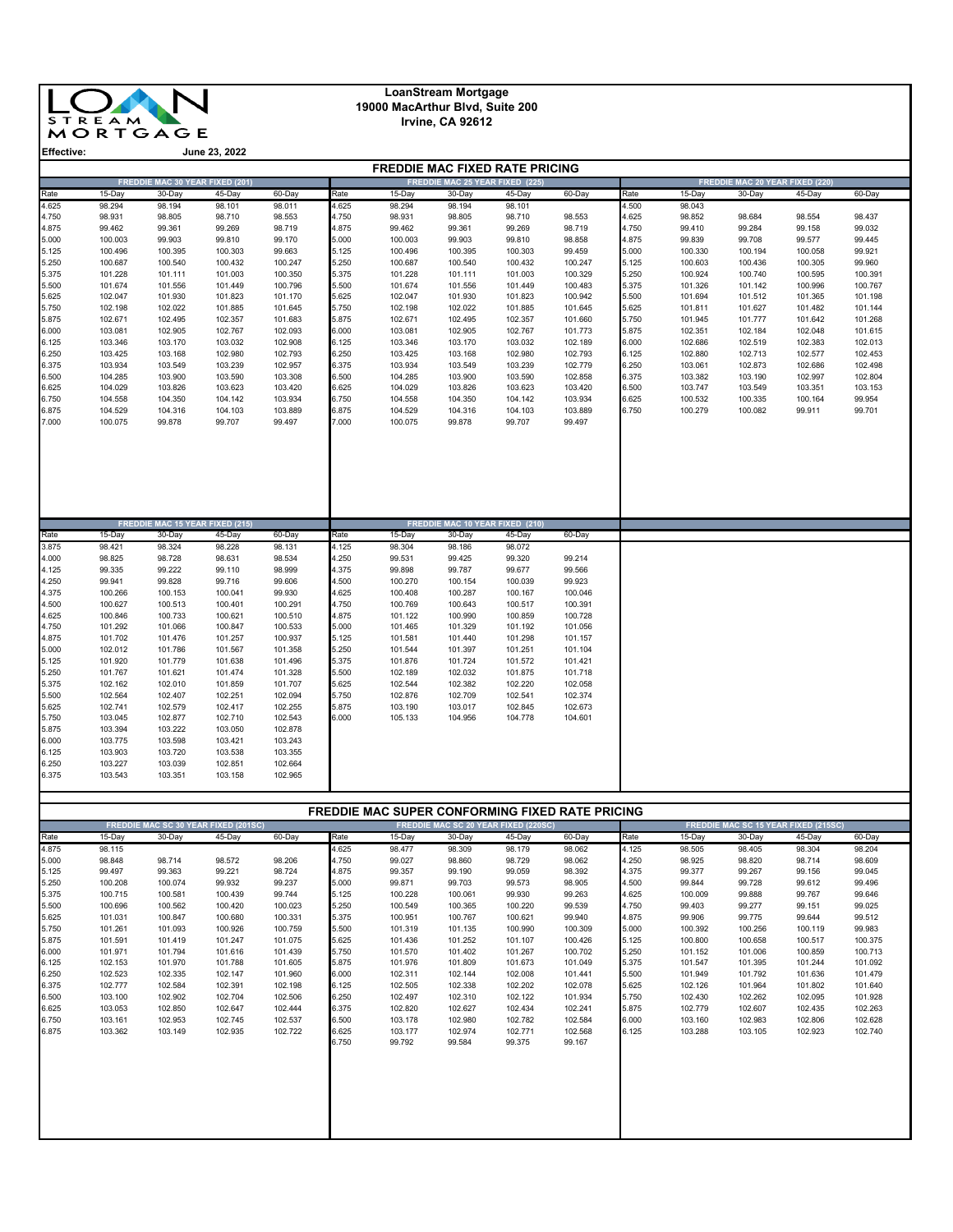|                   | $\mathbf{L}$<br><b>STREAM</b> | <b>MORTGAGE</b>    |                                             |                    | <b>LoanStream Mortgage</b><br>19000 MacArthur Blvd, Suite 200<br>Irvine, CA 92612 |                                      |
|-------------------|-------------------------------|--------------------|---------------------------------------------|--------------------|-----------------------------------------------------------------------------------|--------------------------------------|
| <b>Effective:</b> |                               |                    | June 23, 2022                               |                    |                                                                                   |                                      |
|                   |                               |                    |                                             |                    | HOME POSSIBLE CONFORMING PRICING                                                  |                                      |
|                   |                               |                    | HOME POSSIBLE 30 YEAR FIXED (HP201)         |                    | HOME POSSIBLE 20 YEAR FIXED (HP220)                                               | HOME POSSIBLE 15 YEAR FIXED (HP215)  |
| Rate              | 15-Day                        | 30-Day             | 45-Day                                      | 60-Day             |                                                                                   |                                      |
| 4.875             | 98.112                        |                    |                                             |                    |                                                                                   |                                      |
| 5.000             | 98.328                        | 98.197             | 98.105                                      |                    |                                                                                   |                                      |
| 5.125<br>5.250    | 98.883<br>99.687              | 98.742<br>99.540   | 98.600<br>99.394                            | 98.459<br>99.247   |                                                                                   |                                      |
| 5.375             | 99.784                        | 99.632             | 99.480                                      | 99.329             |                                                                                   |                                      |
| 5.500             | 99.988                        | 99.841             | 99.739                                      | 99.542             |                                                                                   |                                      |
| 5.625             | 100.428                       | 100.266            | 100.108                                     | 99.942             |                                                                                   |                                      |
| 5.750             | 101.146                       | 100.979            | 100.812                                     | 100.645            |                                                                                   |                                      |
| 5.875             | 101.176                       | 101.004            | 100.832                                     | 100.660            |                                                                                   |                                      |
| 6.000             | 101.398                       | 101.209            | 101.076                                     | 100.852            |                                                                                   |                                      |
| 6.125             | 101.736                       | 101.554            | 101.371                                     | 101.189            |                                                                                   |                                      |
| 6.250<br>6.375    | 102.356<br>102.358            | 102.168<br>102.165 | 101.980<br>101.972                          | 101.793<br>101.779 |                                                                                   |                                      |
| 6.500             | 102.452                       | 102.254            | 102.056                                     | 101.858            |                                                                                   |                                      |
| 6.625             | 103.029                       | 102.826            | 102.623                                     | 102.420            |                                                                                   |                                      |
| 6.750             | 103.558                       | 103.350            | 103.142                                     | 102.934            |                                                                                   |                                      |
| 6.875             | 103.529                       | 103.316            | 103.103                                     | 102.889            |                                                                                   |                                      |
|                   |                               |                    |                                             |                    |                                                                                   |                                      |
|                   |                               |                    |                                             |                    |                                                                                   |                                      |
|                   |                               |                    |                                             |                    |                                                                                   |                                      |
|                   |                               |                    |                                             |                    |                                                                                   |                                      |
|                   |                               |                    |                                             |                    |                                                                                   |                                      |
|                   |                               |                    |                                             |                    |                                                                                   |                                      |
|                   |                               |                    |                                             |                    |                                                                                   |                                      |
|                   |                               |                    |                                             |                    | HOME POSSIBLE ADVANTAGECONFORMING PRICING                                         |                                      |
|                   |                               |                    | <b>HOME POSSIBLE 30 YEAR FIXED (HPA201)</b> |                    | HOME POSSIBLE 20 YEAR FIXED (HPA220)                                              | HOME POSSIBLE 15 YEAR FIXED (HPA215) |
|                   |                               |                    |                                             |                    |                                                                                   |                                      |
|                   |                               |                    |                                             |                    |                                                                                   |                                      |
|                   |                               |                    |                                             |                    |                                                                                   |                                      |
|                   |                               |                    |                                             |                    |                                                                                   |                                      |
|                   |                               |                    |                                             |                    |                                                                                   |                                      |
|                   |                               |                    |                                             |                    |                                                                                   |                                      |
|                   |                               |                    |                                             |                    |                                                                                   |                                      |
|                   |                               |                    |                                             |                    |                                                                                   |                                      |
|                   |                               |                    |                                             |                    |                                                                                   |                                      |
|                   |                               |                    |                                             |                    |                                                                                   |                                      |
|                   |                               |                    |                                             |                    |                                                                                   |                                      |
|                   |                               |                    |                                             |                    |                                                                                   |                                      |
|                   |                               |                    |                                             |                    |                                                                                   |                                      |
|                   |                               |                    |                                             |                    |                                                                                   |                                      |
|                   |                               |                    |                                             |                    |                                                                                   |                                      |
|                   |                               |                    |                                             |                    |                                                                                   |                                      |
|                   |                               |                    |                                             |                    |                                                                                   |                                      |
|                   |                               |                    |                                             |                    |                                                                                   |                                      |
|                   |                               |                    |                                             |                    |                                                                                   |                                      |
|                   |                               |                    |                                             |                    |                                                                                   |                                      |
|                   |                               |                    |                                             |                    |                                                                                   |                                      |
|                   |                               |                    |                                             |                    |                                                                                   |                                      |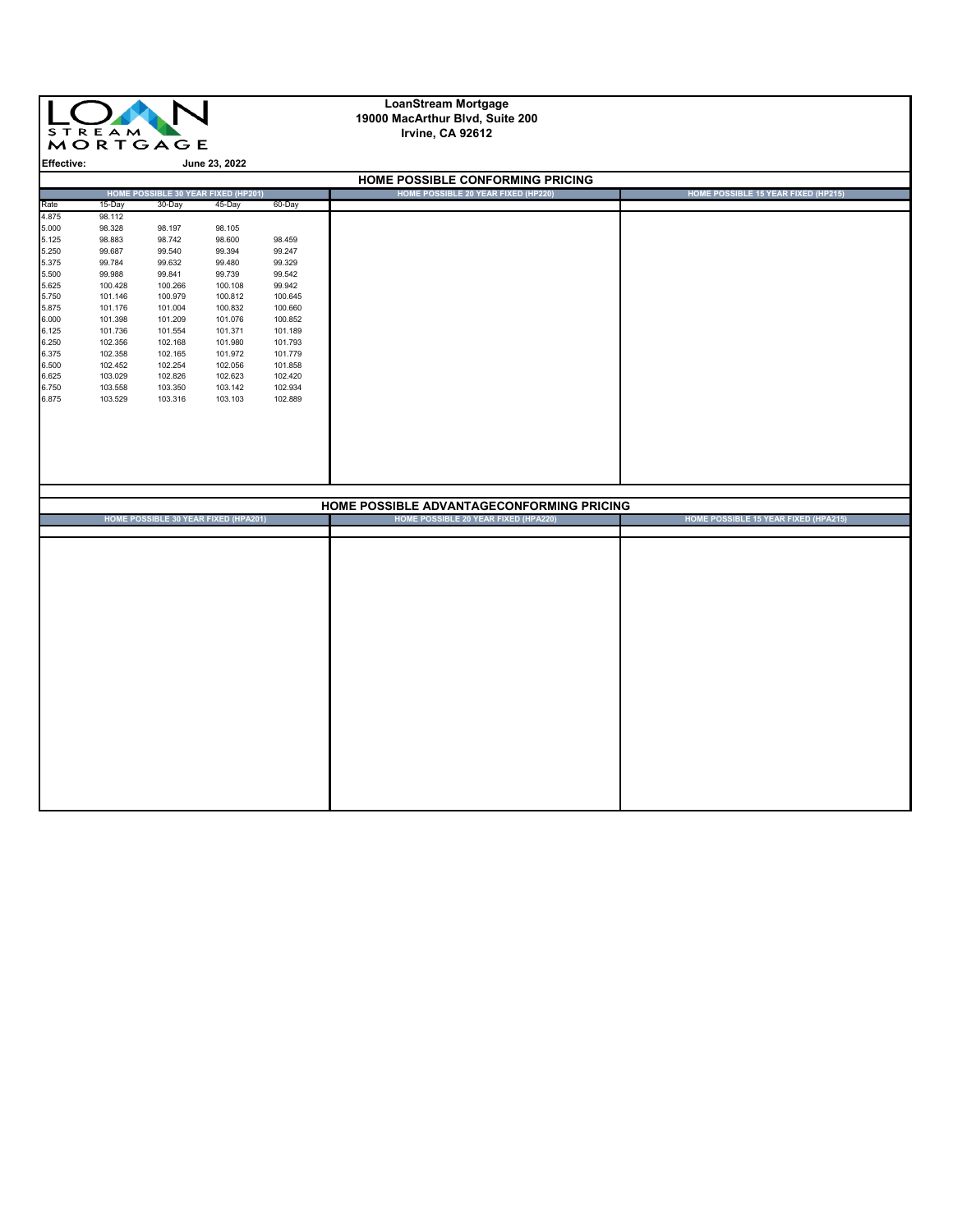

## **LoanStream Mortgage 19000 MacArthur Blvd, Suite 200 Irvine, CA 92612**

**June 23, 2022**

|                                                                     |                                |           |                                                                          |                        | $< = 60%$            | 60.01-70  | Adjustments are to PRICE - Use all that apply. Adjustments are not representative of guidelines.<br>70.01-75 | 75.01-80                            | 80.01-85                              | 85.01-90                                                | 90.01-95 | 95.01-97          |
|---------------------------------------------------------------------|--------------------------------|-----------|--------------------------------------------------------------------------|------------------------|----------------------|-----------|--------------------------------------------------------------------------------------------------------------|-------------------------------------|---------------------------------------|---------------------------------------------------------|----------|-------------------|
| <b>Investment Property</b>                                          |                                |           |                                                                          |                        | $-2.125$             | $-2.125$  | $-2.125$                                                                                                     | $-3.375$                            | $-4.125$                              | N/A                                                     | N/A      | N/A               |
| Second Home                                                         |                                |           |                                                                          |                        | $-1.125$             | $-1.625$  | $-2.125$                                                                                                     | $-3.375$                            | $-4.125$                              | $-4.125$                                                |          | $-4.125$          |
| 2-Units                                                             |                                |           |                                                                          |                        | $-1.000$             | $-1.000$  | $-1.000$                                                                                                     | $-1.000$                            | $-1.000$                              | $-1.000$                                                | $-1.000$ | N/A               |
| 3-4 Units (FIXED)                                                   |                                |           |                                                                          |                        | $-1.000$             | $-1.000$  | $-1.000$                                                                                                     | $-1.000$                            | $-1.500$                              | $-2.000$                                                | $-2.000$ | N/A               |
| 3-4 Units (ARMS)                                                    |                                |           |                                                                          |                        | $-1.500$             | $-1.500$  | $-1.500$                                                                                                     | $-1.500$                            | N/A                                   | N/A                                                     | N/A      | N/A               |
| Condo                                                               | (N/A for Detached Condos)      |           |                                                                          |                        | 0.000                | 0.000     | 0.000                                                                                                        | $-0.750$                            | $-0.750$                              | $-0.750$                                                | $-0.750$ | $-0.750$          |
| Manufactured Homes                                                  |                                |           |                                                                          |                        | $-2.000$             | $-2.000$  | $-2.000$                                                                                                     | $-2.000$                            | $-2.000$                              | $-2.000$                                                | $-2.000$ | N/A               |
| FICO 620 - 639                                                      | (N/A for 15 Year Term or less) |           |                                                                          |                        | $-0.500$             | $-1.500$  | $-3.000$                                                                                                     | $-3.000$                            | $-3.250$                              | $-3.250$                                                | $-3.250$ | $-3.500$          |
| FICO 640 - 659                                                      | (N/A for 15 Year Term or less) |           |                                                                          |                        | $-0.500$             | $-1.250$  | $-2.750$                                                                                                     | $-3.000$                            | $-3.250$                              | $-2.750$                                                | $-2.750$ | $-2.750$          |
| FICO 660 - 679                                                      | (N/A for 15 Year Term or less) |           |                                                                          |                        | 0.000                | $-1.000$  | $-2.250$                                                                                                     | $-2.750$                            | $-2.750$                              | $-2.250$                                                | $-2.250$ | $-2.250$          |
| FICO 680 - 699                                                      | (N/A for 15 Year Term or less) |           |                                                                          |                        | 0.000                | $-0.500$  | $-1.250$                                                                                                     | $-1.750$                            | $-1.500$                              | $-1.250$                                                | $-1.250$ | $-1.500$          |
| FICO 700 - 719                                                      | (N/A for 15 Year Term or less) |           |                                                                          |                        | 0.000                | $-0.500$  | $-1.000$                                                                                                     | $-1.250$                            | $-1.000$                              | $-1.000$                                                | $-1.000$ | $-1.500$          |
| FICO 720 - 739                                                      | (N/A for 15 Year Term or less) |           |                                                                          |                        | 0.000                | $-0.250$  | $-0.500$                                                                                                     | $-0.750$                            | $-0.500$                              | $-0.500$                                                | $-0.500$ | $-1.000$          |
| FICO >=740                                                          | (N/A for 15 Year Term or less) |           |                                                                          |                        | 0.000                | $-0.250$  | $-0.250$                                                                                                     | $-0.500$                            | $-0.250$                              | $-0.250$                                                | $-0.250$ | $-0.750$          |
| Cash Out with FICO 620 - 639                                        |                                |           |                                                                          |                        | $-0.625$             | $-1.625$  | $-1.625$                                                                                                     | $-3.125$                            | N/A                                   | N/A                                                     | N/A      | N/A               |
| Cash Out with FICO 640 - 659                                        |                                |           |                                                                          |                        | $-0.625$             | $-1.625$  | $-1.625$                                                                                                     | $-2.625$                            | N/A                                   | N/A                                                     | N/A      | N/A               |
| Cash Out with FICO 660 - 679                                        |                                |           |                                                                          |                        | $-0.625$             | $-1.125$  | $-1.125$                                                                                                     | $-1.875$                            | N/A                                   | N/A                                                     | N/A      | N/A               |
| Cash Out with FICO 680 - 699                                        |                                |           |                                                                          |                        | $-0.375$             | $-1.125$  | $-1.125$                                                                                                     | $-1.750$                            | N/A                                   | N/A                                                     | N/A      | N/A               |
| Cash Out with FICO 700 -719                                         |                                |           |                                                                          |                        | $-0.375$             | $-1.000$  | $-1.000$                                                                                                     | $-1.125$                            | N/A                                   | N/A                                                     | N/A      | N/A               |
| Cash Out with FICO 720 -739                                         |                                |           |                                                                          |                        | $-0.375$             | $-1.000$  | $-1.000$                                                                                                     | $-1.125$                            | N/A                                   | N/A                                                     | N/A      | N/A               |
| Cash Out with FICO >= 740                                           |                                |           |                                                                          |                        | $-0.375$             | $-0.625$  | $-0.625$                                                                                                     | $-0.875$                            | N/A                                   | N/A                                                     | N/A      | N/A               |
|                                                                     |                                |           |                                                                          | <b>High Balance or</b> |                      |           |                                                                                                              | <b>Super Conforming Adjustments</b> |                                       |                                                         |          |                   |
| FNMA / Freddie New LLPA Effective all Locks/ Ext / ReLocks 02-21-22 |                                |           |                                                                          |                        | ≤60                  | 60.01-70  | 70.01-75                                                                                                     | 75.01-80                            | 80.01-85                              | 85.01-90                                                |          | >90.00            |
| Fixed - Purchase & Rate/Term Refin                                  |                                |           |                                                                          |                        | $-0.500$             | $-0.750$  | $-0.750$                                                                                                     | $-1.000$                            | $-1.000$                              | $-1.000$                                                |          | $-1.000$          |
| Fixed - Cash Out (in addition to standard Cash Out Adjustment)      |                                |           |                                                                          |                        | $-1.250$             | $-1.500$  | $-1.500$                                                                                                     | $-1.750$                            | <b>NA</b>                             | <b>NA</b>                                               |          | <b>NA</b>         |
|                                                                     |                                |           |                                                                          |                        |                      |           |                                                                                                              |                                     |                                       |                                                         |          |                   |
|                                                                     |                                |           | <b>SUBORDINATE FINANCING</b>                                             |                        |                      |           |                                                                                                              |                                     |                                       | <b>LOAN AMOUNT **</b>                                   |          |                   |
| LTV                                                                 |                                |           | <b>CLTV</b>                                                              |                        | FICO < 720           |           | FICO >=720                                                                                                   |                                     |                                       | oan Amt \$75,000 <= \$100,000                           |          | $-1.000$          |
| $= 75.00\%$                                                         |                                |           | $= 80.00\%$                                                              |                        | $-0.375$<br>$-0.375$ |           |                                                                                                              |                                     |                                       | Loan Amt > \$100,000 < = \$150,000                      |          | $-0.375$          |
| $= 65.00\%$                                                         |                                |           | 80.01% - 95.00%                                                          |                        | $-0.875$<br>$-0.625$ |           |                                                                                                              |                                     |                                       |                                                         |          |                   |
| 65.01% - 75.00%                                                     |                                |           | 80.01% - 95.00%                                                          |                        | $-1.125$             |           | $-0.875$                                                                                                     |                                     | <b>MISCELLANEOUS</b>                  |                                                         |          |                   |
| 75.01% - 95.00%                                                     |                                |           | 75.01% - 95.00%                                                          |                        | $-1.375$<br>$-1.125$ |           |                                                                                                              |                                     | Texas Cash out<br>$-1.000$            |                                                         |          |                   |
| $= 95.00\%$                                                         |                                |           | 95.01% - 97.00%                                                          |                        | $-1.875$<br>$-1.875$ |           |                                                                                                              | 1B 20YR & 25YR Term                 |                                       |                                                         |          | $-1.500$          |
| Home Possible and Home Ready with Sub Financing (in lieu of         |                                |           |                                                                          |                        |                      |           |                                                                                                              | 6 Financed Properties               |                                       |                                                         |          | $-0.500$          |
|                                                                     | adjustments above)             |           |                                                                          |                        |                      | $-0.500$  |                                                                                                              |                                     | Escrow Waiver (Non-CA)                |                                                         |          |                   |
|                                                                     |                                |           |                                                                          |                        |                      |           |                                                                                                              |                                     | $-0.250$<br>State Adjustors: NC or WA |                                                         |          |                   |
|                                                                     |                                |           | <b>LENDER PAID MORTGAGE INSURANCE</b>                                    |                        |                      |           |                                                                                                              |                                     | > 700 & LTV<= 80%                     |                                                         |          | $-0.375$<br>0.300 |
| FICO↓ - LTV →                                                       |                                | 80.01-85% | 85.01-90%                                                                |                        |                      | 90.01-95% | 95.01-97%                                                                                                    |                                     |                                       |                                                         |          |                   |
|                                                                     |                                |           |                                                                          |                        |                      |           |                                                                                                              |                                     |                                       |                                                         |          |                   |
| 620-639                                                             |                                | $-2.190$  |                                                                          | $-5.870$               |                      | $-7.750$  | $-10.000$                                                                                                    |                                     |                                       | HOMEREADY AND HOME POSSIBLE ADJUSTMENT<br>CAPS*         |          |                   |
| 640-659                                                             |                                | $-2.040$  |                                                                          | $-5.360$               |                      | $-6.990$  | $-9.130$                                                                                                     |                                     |                                       |                                                         |          |                   |
| 660-679                                                             |                                | $-1.840$  |                                                                          | $-5.050$               |                      | $-6.430$  | $-8.420$                                                                                                     |                                     | TV > 80% AND FICO >= 680              |                                                         |          | 0.000             |
| 680-699                                                             |                                | $-1.380$  |                                                                          | $-3.670$               |                      | $-4.850$  | $-6.270$                                                                                                     |                                     | All other LTV & FICO combinations     |                                                         | $-1.500$ |                   |
| 700-719                                                             |                                | $-1.170$  |                                                                          | $-3.010$               |                      | $-3.930$  | $-5.050$                                                                                                     |                                     |                                       |                                                         |          |                   |
| 720-739                                                             |                                | $-1.020$  |                                                                          | $-2.500$               |                      | $-3.320$  | $-4.230$                                                                                                     |                                     |                                       | *Adjustment caps are only applicable to standard Agency |          |                   |
| 740-759                                                             |                                | $-0.870$  |                                                                          | $-2.040$               |                      | $-2.650$  | $-3.320$                                                                                                     |                                     |                                       | Fixed/ARM and Subordinate Financing adjustments         |          |                   |
| 760+                                                                |                                | $-0.710$  |                                                                          | $-1.430$               |                      | $-1.890$  | $-2.300$                                                                                                     |                                     |                                       |                                                         |          |                   |
|                                                                     |                                |           |                                                                          |                        |                      |           |                                                                                                              |                                     |                                       | **Minimum Loan Amount \$75.000**                        |          |                   |
|                                                                     |                                |           | LENDER PAID MORTGAGE INSURANCE ADDITIONAL LLPAs (Cash out not available) |                        |                      |           |                                                                                                              |                                     |                                       | *** All loan level price adjustments are cumulative***  |          |                   |
| FICO                                                                | 620-639                        | 640-659   | 660-679                                                                  | 680-699                | 700-719              | 720-739   | $\Rightarrow$ 740                                                                                            |                                     |                                       | <b>Max Final Price including comp Cannot Exceed</b>     |          |                   |
| Rate & Term Refi                                                    | $-1.050$                       | $-1.050$  | $-1.050$                                                                 | $-0.530$               | $-0.530$             | 0.000     | 0.000                                                                                                        |                                     |                                       | (4.00) for all Agency Programs                          |          |                   |
| Second Home                                                         | $-1.230$                       | $-1.230$  | $-1.230$                                                                 | $-0.700$               | $-0.700$             | $-0.490$  | $-0.250$                                                                                                     |                                     |                                       |                                                         |          |                   |
| Investment                                                          | NA                             | NA        | NA                                                                       | $-1.750$               | $-1.750$             | $-1.330$  | $-1.190$                                                                                                     |                                     | <b>Future LLPA</b>                    |                                                         |          |                   |
|                                                                     | $-1.300$                       | $-1.300$  | $-1.300$                                                                 | $-1.000$               | $-1.000$             | $-0.700$  | $-0.500$                                                                                                     |                                     |                                       |                                                         |          |                   |
|                                                                     | $-2.630$                       | $-2.630$  | $-2.630$                                                                 | $-1.750$               | $-1.750$             | $-1.330$  | $-1.190$                                                                                                     |                                     |                                       |                                                         |          |                   |
|                                                                     |                                |           |                                                                          |                        | $-1.060$             | $-0.760$  | $-0.620$                                                                                                     |                                     |                                       |                                                         |          |                   |
| Manufactured Home<br>3-4 Units<br>>45% DTI                          | $-1.820$                       | $-1.600$  | $-1.420$                                                                 | $-1.240$               |                      |           |                                                                                                              |                                     |                                       |                                                         |          |                   |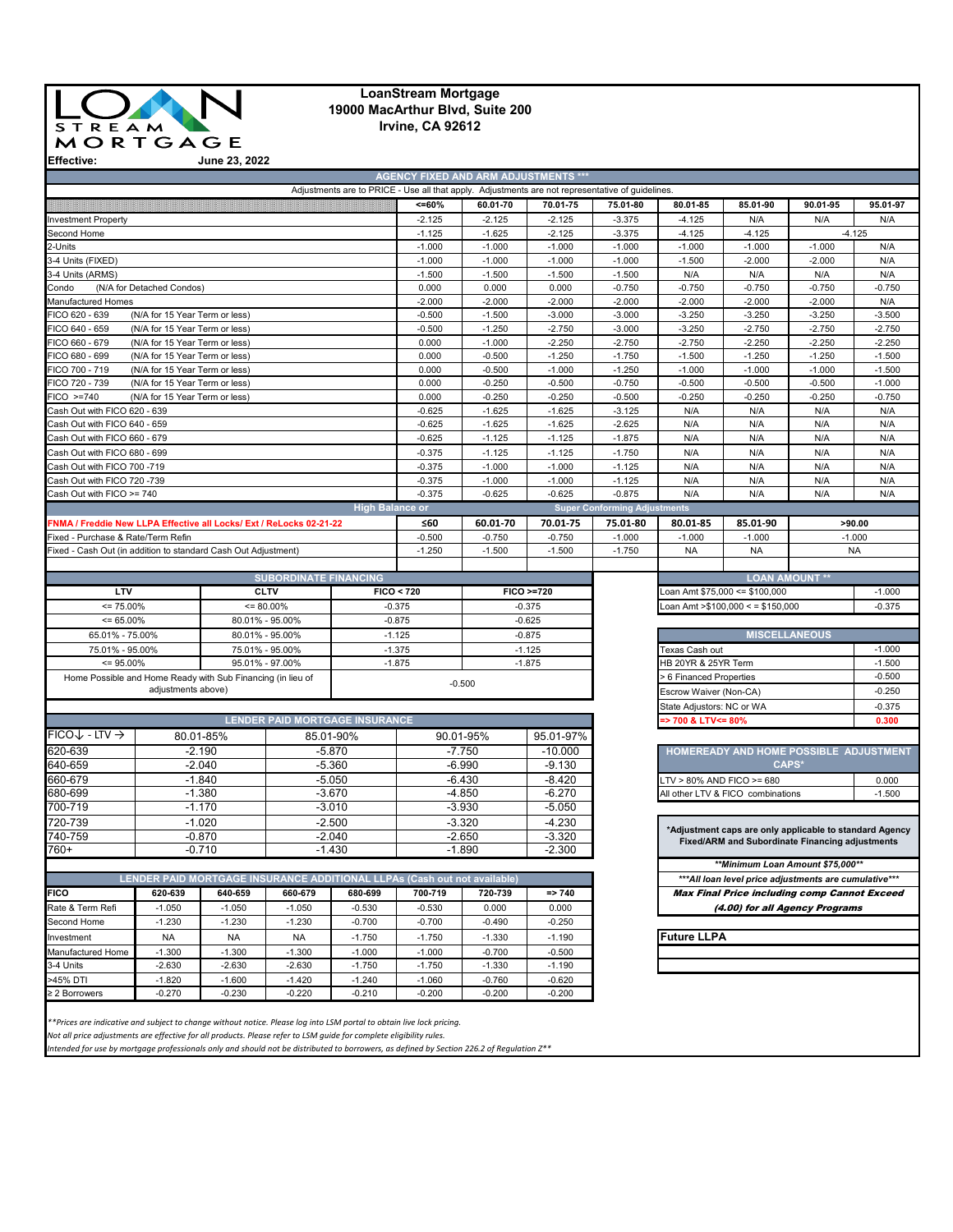| <b>STREAM</b> |
|---------------|
| MORTGAGE      |

| LoanStream Mortgage                                 |
|-----------------------------------------------------|
| 19000 MacArthur Blvd, Suite 200<br>Irvine, CA 92612 |
| <b>Government Pricing</b>                           |

**Irvine, CA 92612 Effective: June 23, 2022**

| FHA 30 - 25 Year Fixed - (301 & 325) |         |         |         |  |  |  |  |  |  |  |  |
|--------------------------------------|---------|---------|---------|--|--|--|--|--|--|--|--|
| Rate                                 | 15 Day  | 30 Day  | 45 Day  |  |  |  |  |  |  |  |  |
| 4.500                                | 99.926  | 99.800  | 99.675  |  |  |  |  |  |  |  |  |
| 4.625                                | 100.423 | 100.297 | 100.172 |  |  |  |  |  |  |  |  |
| 4.750                                | 100.883 | 100.758 | 100.632 |  |  |  |  |  |  |  |  |
| 4.875                                | 101.294 | 101.026 | 100.762 |  |  |  |  |  |  |  |  |
| 5.000                                | 101.808 | 101.540 | 101.275 |  |  |  |  |  |  |  |  |
| 5.125                                | 102.173 | 101.905 | 101.640 |  |  |  |  |  |  |  |  |
| 5.250                                | 102.597 | 102.330 | 102.065 |  |  |  |  |  |  |  |  |
| 5.375                                | 102.018 | 101.817 | 101.617 |  |  |  |  |  |  |  |  |
| 5.500                                | 102.388 | 102.188 | 101.988 |  |  |  |  |  |  |  |  |
| 5.625                                | 103.009 | 102.808 | 102.608 |  |  |  |  |  |  |  |  |
| 5.750                                | 103.387 | 103.187 | 102.987 |  |  |  |  |  |  |  |  |
| 5.875                                | 102.358 | 102.157 | 101.946 |  |  |  |  |  |  |  |  |
| 6.000                                | 102.778 | 102.577 | 102.366 |  |  |  |  |  |  |  |  |
| 6.125                                | 103.151 | 102.950 | 102.739 |  |  |  |  |  |  |  |  |
| 6.250                                | 103.487 | 103.286 | 103.075 |  |  |  |  |  |  |  |  |
|                                      |         |         |         |  |  |  |  |  |  |  |  |

| <b>FHA 30 - 25 Year Fixed - (301 &amp; 325)</b> |         |         | <b>FHA ZU YEAR FIXED - (320)</b> |       |         |         | <b>FHA 15 Year Fixed - (315)</b> |       |         |         |         |  | <b>FHA 30 Year Fixed HB - (30THB)</b> |         |         |         |
|-------------------------------------------------|---------|---------|----------------------------------|-------|---------|---------|----------------------------------|-------|---------|---------|---------|--|---------------------------------------|---------|---------|---------|
| Rate                                            | 15 Dav  | 30 Day  | 45 Day                           | Rate  | 15 Day  | 30 Day  | 45 Day                           | Rate  | 15 Dav  | 30 Day  | 45 Day  |  | Rate                                  | 15 Day  | 30 Day  | 45 Day  |
| 4.500                                           | 99.926  | 99.800  | 99.675                           | 4.500 | 99.676  | 99.550  | 99.425                           | 4.500 | 98.923  | 98.706  | 98.489  |  | 4.500                                 | 98.957  | 98.832  | 98.706  |
| 4.625                                           | 100.423 | 100.297 | 100.172                          | 4.625 | 100.173 | 100.047 | 99.922                           | 4.625 | 98.927  | 98.710  | 98.493  |  | 4.625                                 | 99.454  | 99.329  | 99.203  |
| 4.750                                           | 100.883 | 100.758 | 100.632                          | 4.750 | 100.633 | 100.508 | 100.382                          | 4.750 | 100.355 | 100.087 | 99.824  |  | 4.750                                 | 99.915  | 99.789  | 99.664  |
| 4.875                                           | 101.294 | 101.026 | 100.762                          | 4.875 | 101.044 | 100.776 | 100.512                          | 4.875 | 100.359 | 100.091 | 99.829  |  | 4.875                                 | 100.450 | 100.182 | 99.918  |
| 5.000                                           | 101.808 | 101.540 | 101.275                          | 5.000 | 101.558 | 101.290 | 101.025                          | 5.000 | 100.363 | 100.095 | 99.832  |  | 5.000                                 | 100.964 | 100.696 | 100.431 |
| 5.125                                           | 102.173 | 101.905 | 101.640                          | 5.125 | 101.923 | 101.655 | 101.390                          | 5.125 | 100.367 | 100.099 | 99.836  |  | 5.125                                 | 101.329 | 101.061 | 100.796 |
| 5.250                                           | 102.597 | 102.330 | 102.065                          | 5.250 | 102.347 | 102.080 | 101.815                          | 5.250 | 101.233 | 101.149 | 101.067 |  | 5.250                                 | 101.754 | 101.486 | 101.22  |
| 5.375                                           | 102.018 | 101.817 | 101.617                          | 5.375 | 101.768 | 101.567 | 101.367                          | 5.375 | 101.237 | 101.153 | 101.071 |  | 5.375                                 | 101.049 | 100.848 | 100.648 |
| 5.500                                           | 102.388 | 102.188 | 101.988                          | 5.500 | 102.138 | 101.938 | 101.738                          | 5.500 | 101.240 | 101.156 | 101.074 |  | 5.500                                 | 101.420 | 101.219 | 101.019 |
| 5.625                                           | 103.009 | 102.808 | 102.608                          | 5.625 | 102.759 | 102.558 | 102.358                          | 5.625 | 99.743  | 99.659  | 99.577  |  | 5.625                                 | 102.040 | 101.839 | 101.639 |
| 5.750                                           | 103.387 | 103.187 | 102.987                          | 5.750 | 103.137 | 102.937 | 102.737                          |       |         |         |         |  | 5.750                                 | 102.419 | 102.218 | 102.018 |
| 5.875                                           | 102.358 | 102.157 | 101.946                          | 5.875 | 102.108 | 101.907 | 101.696                          |       |         |         |         |  | 5.875                                 | 99.077  | 98.876  | 98.665  |
| 6.000                                           | 102.778 | 102.577 | 102.366                          | 6.000 | 102.528 | 102.327 | 102.116                          |       |         |         |         |  | 6.000                                 | 99.497  | 99.296  | 99.085  |
| 6.125                                           | 103.151 | 102.950 | 102.739                          | 6.125 | 102.901 | 102.700 | 102.489                          |       |         |         |         |  | 6.125                                 | 99.870  | 99.669  | 99.458  |
| 6.250                                           | 103.487 | 103.286 | 103.075                          | 6.250 | 103.237 | 103.036 | 102.825                          |       |         |         |         |  | 6.250                                 | 100.206 | 100.005 | 99.794  |

|       |                                      |         |         |                           |         |         |         |  | . .                       |         |         |         |  |                                |         |         |         |
|-------|--------------------------------------|---------|---------|---------------------------|---------|---------|---------|--|---------------------------|---------|---------|---------|--|--------------------------------|---------|---------|---------|
|       | FHA 30 - 25 Year Fixed - (301 & 325) |         |         | FHA 20 Year Fixed - (320) |         |         |         |  | FHA 15 Year Fixed - (315) |         |         |         |  | FHA 30 Year Fixed HB - (301HB) |         |         |         |
| Rate  | 15 Dav                               | 30 Day  | 45 Day  | Rate                      | 15 Dav  | 30 Day  | 45 Day  |  | Rate                      | 15 Dav  | 30 Day  | 45 Day  |  | Rate                           | 15 Day  | 30 Day  | 45 Day  |
| 4.500 | 99.926                               | 99.800  | 99.675  | 4.500                     | 99.676  | 99.550  | 99.425  |  | 4.500                     | 98.923  | 98.706  | 98.489  |  | 4.500                          | 98.957  | 98.832  | 98.706  |
| 4.625 | 100.423                              | 100.297 | 100.172 | 4.625                     | 100.173 | 100.047 | 99.922  |  | 4.625                     | 98.927  | 98.710  | 98.493  |  | 4.625                          | 99.454  | 99.329  | 99.203  |
| 4.750 | 100.883                              | 100.758 | 100.632 | 4.750                     | 100.633 | 100.508 | 100.382 |  | 4.750                     | 100.355 | 100.087 | 99.824  |  | 4.750                          | 99.915  | 99.789  | 99.664  |
| 4.875 | 101.294                              | 101.026 | 100.762 | 4.875                     | 101.044 | 100.776 | 100.512 |  | 4.875                     | 100.359 | 100.091 | 99.829  |  | 4.875                          | 100.450 | 100.182 | 99.918  |
| 5.000 | 101.808                              | 101.540 | 101.275 | 5.000                     | 101.558 | 101.290 | 101.025 |  | 5.000                     | 100.363 | 100.095 | 99.832  |  | 5.000                          | 100.964 | 100.696 | 100.431 |
| 5.125 | 102.173                              | 101.905 | 101.640 | 5.125                     | 101.923 | 101.655 | 101.390 |  | 5.125                     | 100.367 | 100.099 | 99.836  |  | 5.125                          | 101.329 | 101.061 | 100.796 |
| 5.250 | 102.597                              | 102.330 | 102.065 | 5.250                     | 102.347 | 102.080 | 101.815 |  | 5.250                     | 101.233 | 101.149 | 101.067 |  | 5.250                          | 101.754 | 101.486 | 101.221 |
| 5.375 | 102.018                              | 101.817 | 101.617 | 5.375                     | 101.768 | 101.567 | 101.367 |  | 5.375                     | 101.237 | 101.153 | 101.071 |  | 5.375                          | 101.049 | 100.848 | 100.648 |
| 5.500 | 102.388                              | 102.188 | 101.988 | 5.500                     | 102.138 | 101.938 | 101.738 |  | 5.500                     | 101.240 | 101.156 | 101.074 |  | 5.500                          | 101.420 | 101.219 | 101.019 |
| 5.625 | 103.009                              | 102.808 | 102.608 | 5.625                     | 102.759 | 102.558 | 102.358 |  | 5.625                     | 99.743  | 99.659  | 99.577  |  | 5.625                          | 102.040 | 101.839 | 101.639 |
| 5.750 | 103.387                              | 103.187 | 102.987 | 5.750                     | 103.137 | 102.937 | 102.737 |  |                           |         |         |         |  | 5.750                          | 102.419 | 102.218 | 102.018 |

| FHA 30 Year Fixed HB - (301HB) |         |         |         |  |  |  |  |  |  |
|--------------------------------|---------|---------|---------|--|--|--|--|--|--|
| <b>Rate</b>                    | 15 Day  | 30 Day  | 45 Day  |  |  |  |  |  |  |
| 4.500                          | 98.957  | 98.832  | 98.706  |  |  |  |  |  |  |
| 4.625                          | 99.454  | 99.329  | 99.203  |  |  |  |  |  |  |
| 4.750                          | 99.915  | 99.789  | 99.664  |  |  |  |  |  |  |
| 4.875                          | 100.450 | 100.182 | 99.918  |  |  |  |  |  |  |
| 5.000                          | 100.964 | 100.696 | 100.431 |  |  |  |  |  |  |
| 5.125                          | 101.329 | 101.061 | 100.796 |  |  |  |  |  |  |
| 5.250                          | 101.754 | 101.486 | 101.221 |  |  |  |  |  |  |
| 5.375                          | 101.049 | 100.848 | 100.648 |  |  |  |  |  |  |
| 5.500                          | 101.420 | 101.219 | 101.019 |  |  |  |  |  |  |
| 5.625                          | 102.040 | 101.839 | 101.639 |  |  |  |  |  |  |
| 5.750                          | 102.419 | 102.218 | 102.018 |  |  |  |  |  |  |
| 5.875                          | 99.077  | 98.876  | 98.665  |  |  |  |  |  |  |
| 6.000                          | 99.497  | 99.296  | 99.085  |  |  |  |  |  |  |
| 6.125                          | 99.870  | 99.669  | 99.458  |  |  |  |  |  |  |
| 6.250                          | 100.206 | 100.005 | 99.794  |  |  |  |  |  |  |

| VA 30 - 25 Year Fixed (401 & 425) |         |         |         |  |  |  |  |  |  |
|-----------------------------------|---------|---------|---------|--|--|--|--|--|--|
| <b>Rate</b>                       | 15 Day  | 30 Day  | 45 Day  |  |  |  |  |  |  |
| 4.500                             | 99.801  | 99.675  | 99.550  |  |  |  |  |  |  |
| 4.625                             | 100.298 | 100.172 | 100.047 |  |  |  |  |  |  |
| 4.750                             | 100.758 | 100.633 | 100.507 |  |  |  |  |  |  |
| 4.875                             | 101.169 | 100.901 | 100.637 |  |  |  |  |  |  |
| 5.000                             | 101.683 | 101.415 | 101.150 |  |  |  |  |  |  |
| 5.125                             | 102.048 | 101.780 | 101.515 |  |  |  |  |  |  |
| 5.250                             | 102.472 | 102.205 | 101.940 |  |  |  |  |  |  |
| 5.375                             | 101.893 | 101.692 | 101.492 |  |  |  |  |  |  |
| 5.500                             | 102.263 | 102.063 | 101.863 |  |  |  |  |  |  |
| 5.625                             | 102.884 | 102.683 | 102.483 |  |  |  |  |  |  |
| 5.750                             | 103.262 | 103.062 | 102.862 |  |  |  |  |  |  |
| 5.875                             | 102.233 | 102.032 | 101.821 |  |  |  |  |  |  |
| 6.000                             | 102.653 | 102.452 | 102.241 |  |  |  |  |  |  |
| 6.125                             | 103.026 | 102.825 | 102.614 |  |  |  |  |  |  |
| 6.250                             | 103.362 | 103.161 | 102.950 |  |  |  |  |  |  |

|             | VA 30 - 25 Year Fixed (401 & 425) |         |         |       |         | <b>VA 20 Year Fixed - (420)</b> |         | <b>VA 15 Year Fixed - (415)</b> |       |         |         |         | VA 30 Year Fixed HB - (401HB) |         |         |         |
|-------------|-----------------------------------|---------|---------|-------|---------|---------------------------------|---------|---------------------------------|-------|---------|---------|---------|-------------------------------|---------|---------|---------|
| <b>Rate</b> | 15 Day                            | 30 Day  | 45 Day  | Rate  | 15 Day  | 30 Day                          | 45 Day  |                                 | Rate  | 15 Day  | 30 Day  | 45 Day  | Rate                          | 15 Day  | 30 Day  | 45 Day  |
| 4.500       | 99.801                            | 99.675  | 99.550  | 4.500 | 99.551  | 99.425                          | 99.300  |                                 | 4.500 | 98.798  | 98.581  | 98.364  | 4.500                         | 98.832  | 98.707  | 98.581  |
| 4.625       | 100.298                           | 100.172 | 100.047 | 4.625 | 100.048 | 99.922                          | 99.797  |                                 | 4.625 | 98.802  | 98.585  | 98.368  | 4.625                         | 99.329  | 99.204  | 99.078  |
| 4.750       | 100.758                           | 100.633 | 100.507 | 4.750 | 100.508 | 100.383                         | 100.257 |                                 | 4.750 | 100.230 | 99.962  | 99.699  | 4.750                         | 99.790  | 99.664  | 99.539  |
| 4.875       | 101.169                           | 100.901 | 100.637 | 4.875 | 100.919 | 100.651                         | 100.387 |                                 | 4.875 | 100.234 | 99.966  | 99.704  | 4.875                         | 100.325 | 100.057 | 99.793  |
| 5.000       | 101.683                           | 101.415 | 101.150 | 5.000 | 101.433 | 101.165                         | 100.900 |                                 | 5.000 | 100.238 | 99.970  | 99.707  | 5.000                         | 100.839 | 100.571 | 100.306 |
| 5.125       | 102.048                           | 101.780 | 101.515 | 5.125 | 101.798 | 101.530                         | 101.265 |                                 | 5.125 | 100.242 | 99.974  | 99.711  | 5.125                         | 101.204 | 100.936 | 100.671 |
| 5.250       | 102.472                           | 102.205 | 101.940 | 5.250 | 102.222 | 101.955                         | 101.690 |                                 | 5.250 | 101.108 | 101.024 | 100.942 | 5.250                         | 101.629 | 101.361 | 101.096 |
| 5.375       | 101.893                           | 101.692 | 101.492 | 5.375 | 101.643 | 101.442                         | 101.242 |                                 | 5.375 | 101.112 | 101.028 | 100.946 | 5.375                         | 100.924 | 100.723 | 100.523 |
| 5.500       | 102.263                           | 102.063 | 101.863 | 5.500 | 102.013 | 101.813                         | 101.613 |                                 | 5.500 | 101.115 | 101.031 | 100.949 | 5.500                         | 101.295 | 101.094 | 100.894 |
| 5.625       | 102.884                           | 102.683 | 102.483 | 5.625 | 102.634 | 102.433                         | 102.233 |                                 | 5.625 | 99.618  | 99.534  | 99.452  | 5.625                         | 101.915 | 101.714 | 101.514 |
| 5.750       | 103.262                           | 103.062 | 102.862 | 5.750 | 103.012 | 102.812                         | 102.612 |                                 |       |         |         |         | 5.750                         | 102.294 | 102.093 | 101.893 |
| 5.875       | 102.233                           | 102.032 | 101.821 | 5.875 | 101.983 | 101.782                         | 101.571 |                                 |       |         |         |         | 5.875                         | 98.952  | 98.751  | 98.540  |
| 6.000       | 102.653                           | 102.452 | 102.241 | 6.000 | 102.403 | 102.202                         | 101.991 |                                 |       |         |         |         | 6.000                         | 99.372  | 99.171  | 98.960  |
| 6.125       | 103.026                           | 102.825 | 102.614 | 6.125 | 102.776 | 102.575                         | 102.364 |                                 |       |         |         |         | 6.125                         | 99.745  | 99.544  | 99.333  |
| 6.250       | 103.362                           | 103.161 | 102.950 | 6.250 | 103.112 | 102.911                         | 102.700 |                                 |       |         |         |         | 6.250                         | 100.081 | 99.880  | 99.669  |

|              |         | VA 30 - 25 Year Fixed (401 & 425) |         |         |         | <b>VA 20 Year Fixed - (420)</b> |         | VA 15 Year Fixed - (415) |         |         |         |  | VA 30 Year Fixed HB - (401HB) |         |         |         |  |
|--------------|---------|-----------------------------------|---------|---------|---------|---------------------------------|---------|--------------------------|---------|---------|---------|--|-------------------------------|---------|---------|---------|--|
| <b>Rate</b>  | 15 Dav  | 30 Day                            | 45 Day  | Rate    | 15 Dav  | 30 Dav                          | 45 Day  | Rate                     | 15 Dav  | 30 Day  | 45 Day  |  | <b>Rate</b>                   | 15 Dav  | 30 Day  | 45 Day  |  |
| 4.500        | 99.801  | 99.675                            | 99.550  | 4.500   | 99.551  | 99.425                          | 99.300  | 4.500                    | 98.798  | 98.581  | 98.364  |  | 4.500                         | 98.832  | 98.707  | 98.581  |  |
| 4.625        | 100.298 | 100.172                           | 100.047 | 4.625   | 100.048 | 99.922                          | 99.797  | 4.625                    | 98.802  | 98.585  | 98.368  |  | 4.625                         | 99.329  | 99.204  | 99.078  |  |
| 4.750        | 100.758 | 100.633                           | 100.507 | 4.750   | 100.508 | 100.383                         | 100.257 | 4.750                    | 100.230 | 99.962  | 99.699  |  | 4.750                         | 99.790  | 99.664  | 99.539  |  |
| 4.875        | 101.169 | 100.901                           | 100.637 | 4.875   | 100.919 | 100.651                         | 100.387 | 4.875                    | 100.234 | 99.966  | 99.704  |  | 4.875                         | 100.325 | 100.057 | 99.793  |  |
| 5.000        | 101.683 | 101.415                           | 101.150 | 5.000   | 101.433 | 101.165                         | 100.900 | 5.000                    | 100.238 | 99.970  | 99.707  |  | 5.000                         | 100.839 | 100.571 | 100.306 |  |
| 5.125        | 102.048 | 101.780                           | 101.515 | 5.125   | 101.798 | 101.530                         | 101.265 | 5.125                    | 100.242 | 99.974  | 99.711  |  | 5.125                         | 101.204 | 100.936 | 100.671 |  |
| 5.250        | 102.472 | 102.205                           | 101.940 | 5.250   | 102.222 | 101.955                         | 101.690 | 5.250                    | 101.108 | 101.024 | 100.942 |  | 5.250                         | 101.629 | 101.361 | 101.096 |  |
| 5.375        | 101.893 | 101.692                           | 101.492 | 5.375   | 101.643 | 101.442                         | 101.242 | 5.375                    | 101.112 | 101.028 | 100.946 |  | 5.375                         | 100.924 | 100.723 | 100.523 |  |
| 5.500        | 102.263 | 102.063                           | 101.863 | 5.500   | 102.013 | 101.813                         | 101.613 | 5.500                    | 101.115 | 101.031 | 100.949 |  | 5.500                         | 101.295 | 101.094 | 100.894 |  |
| 5.625        | 102.884 | 102.683                           | 102.483 | 5.625   | 102.634 | 102.433                         | 102.233 | 5.625                    | 99.618  | 99.534  | 99.452  |  | 5.625                         | 101.915 | 101.714 | 101.514 |  |
| <b>E 750</b> | 102.22  | 102.00                            | 102.00  | $E = E$ | 102.012 | $\sqrt{2}$                      | 100.010 |                          |         |         |         |  | $E = 7E$                      | 402.204 | 102.00  | AA      |  |

|             | VA 30 Year Fixed HB - (401HB) |         |         |  |  |  |  |  |  |  |
|-------------|-------------------------------|---------|---------|--|--|--|--|--|--|--|
| <b>Rate</b> | 15 Day                        | 30 Day  | 45 Day  |  |  |  |  |  |  |  |
| 4.500       | 98.832                        | 98.707  | 98.581  |  |  |  |  |  |  |  |
| 4.625       | 99.329                        | 99.204  | 99.078  |  |  |  |  |  |  |  |
| 4.750       | 99.790                        | 99.664  | 99.539  |  |  |  |  |  |  |  |
| 4.875       | 100.325                       | 100.057 | 99.793  |  |  |  |  |  |  |  |
| 5.000       | 100.839                       | 100.571 | 100.306 |  |  |  |  |  |  |  |
| 5.125       | 101.204                       | 100.936 | 100.671 |  |  |  |  |  |  |  |
| 5.250       | 101.629                       | 101.361 | 101.096 |  |  |  |  |  |  |  |
| 5.375       | 100.924                       | 100.723 | 100.523 |  |  |  |  |  |  |  |
| 5.500       | 101.295                       | 101.094 | 100.894 |  |  |  |  |  |  |  |
| 5.625       | 101.915                       | 101.714 | 101.514 |  |  |  |  |  |  |  |
| 5.750       | 102.294                       | 102.093 | 101.893 |  |  |  |  |  |  |  |
| 5.875       | 98.952                        | 98.751  | 98.540  |  |  |  |  |  |  |  |
| 6.000       | 99.372                        | 99.171  | 98.960  |  |  |  |  |  |  |  |
| 6.125       | 99.745                        | 99.544  | 99.333  |  |  |  |  |  |  |  |
| 6.250       | 100.081                       | 99.880  | 99.669  |  |  |  |  |  |  |  |

| FHA \$100 Down 30 Year Fixed - (301(\$100)) |         |         |         |  |  |  |  |  |  |
|---------------------------------------------|---------|---------|---------|--|--|--|--|--|--|
| <b>Rate</b>                                 | 15 Day  | 30 Day  | 45 Day  |  |  |  |  |  |  |
| 4.500                                       | 98.926  | 98.800  | 98.675  |  |  |  |  |  |  |
| 4.625                                       | 99.423  | 99.297  | 99.172  |  |  |  |  |  |  |
| 4.750                                       | 99.883  | 99.758  | 99.632  |  |  |  |  |  |  |
| 4.875                                       | 100.294 | 100.026 | 99.762  |  |  |  |  |  |  |
| 5.000                                       | 100.808 | 100.540 | 100.275 |  |  |  |  |  |  |
| 5.125                                       | 101.173 | 100.905 | 100.640 |  |  |  |  |  |  |
| 5.250                                       | 101.597 | 101.330 | 101.065 |  |  |  |  |  |  |
| 5.375                                       | 101.018 | 100.817 | 100.617 |  |  |  |  |  |  |
| 5.500                                       | 101.388 | 101.188 | 100.988 |  |  |  |  |  |  |
| 5.625                                       | 102.009 | 101.808 | 101.608 |  |  |  |  |  |  |
| 5.750                                       | 102.387 | 102.187 | 101.987 |  |  |  |  |  |  |
| 5.875                                       | 101.358 | 101.157 | 100.946 |  |  |  |  |  |  |
| 6.000                                       | 101.778 | 101.577 | 101.366 |  |  |  |  |  |  |
| 6.125                                       | 102.151 | 101.950 | 101.739 |  |  |  |  |  |  |
| 6.250                                       | 102.487 | 102.286 | 102.075 |  |  |  |  |  |  |

|             | FHA \$100 Down 30 Year Fixed - (301(\$100)) |         |         |       |         | <b>USDA 30 - 25 Year Fixed - (501)</b> |                                                                                                                                                          |  | <b>MaxONE Plus - (Max101)</b> |                                             |         |         |  | <b>MaxONE 30 Year Fixed (Max101)</b> |                                        |         |         |
|-------------|---------------------------------------------|---------|---------|-------|---------|----------------------------------------|----------------------------------------------------------------------------------------------------------------------------------------------------------|--|-------------------------------|---------------------------------------------|---------|---------|--|--------------------------------------|----------------------------------------|---------|---------|
| <b>Rate</b> | 15 Dav                                      | 30 Day  | 45 Day  | Rate  | 15 Dav  | 30 Day                                 | 45 Day                                                                                                                                                   |  | Rate                          | 15 Dav                                      | 30 Day  | 45 Day  |  | <b>Rate</b>                          | 15 Day                                 | 30 Day  | 45 Day  |
| 4.500       | 98.926                                      | 98.800  | 98.675  | 4.500 | 99.676  | 99.550                                 | 99.425                                                                                                                                                   |  | 5.000                         | 99.584                                      | 99.316  | 99.051  |  | 5.000                                | 97.784                                 | 97.516  | 97.516  |
| 4.625       | 99.423                                      | 99.297  | 99.172  | 4.625 | 100.173 | 100.047                                | 99.922                                                                                                                                                   |  | 5.125                         | 99.949                                      | 99.681  | 99.416  |  | 5.125                                | 98.149                                 | 97.881  | 97.881  |
| 4.750       | 99.883                                      | 99.758  | 99.632  | 4.750 | 100.633 | 100.508                                | 100.382                                                                                                                                                  |  | 5.250                         | 100.374                                     | 100.106 | 99.841  |  | 5.250                                | 98.574                                 | 98.306  | 98.306  |
| 4.875       | 100.294                                     | 100.026 | 99.762  | 4.875 | 101.044 | 100.776                                | 100.512                                                                                                                                                  |  | 5.375                         | 99.144                                      | 98.943  | 98.743  |  | 5.375                                | 97.344                                 | 97.143  | 97.143  |
| 5.000       | 100.808                                     | 100.540 | 100.275 | 5.000 | 101.558 | 101.290                                | 101.025                                                                                                                                                  |  | 5.500                         | 99.515                                      | 99.314  | 99.114  |  | 5.500                                | 97.715                                 | 97.514  | 97.514  |
| 5.125       | 101.173                                     | 100.905 | 100.640 | 5.125 | 101.923 | 101.655                                | 101.390                                                                                                                                                  |  | 5.625                         | 100.135                                     | 99.934  | 99.734  |  | 5.625                                | 98.335                                 | 98.134  | 98.134  |
| 5.250       | 101.597                                     | 101.330 | 101.065 | 5.250 | 102.347 | 102.080                                | 101.815                                                                                                                                                  |  | 5.750                         | 100.514                                     | 100.313 | 100.113 |  | 5.750                                | 98.714                                 | 98.513  | 98.513  |
| 5.375       | 101.018                                     | 100.817 | 100.617 | 5.375 | 101.768 | 101.567                                | 101.367                                                                                                                                                  |  | 5.875                         | 100.884                                     | 100.683 | 100.472 |  | 5.875                                | 99.084                                 | 98.883  | 98.883  |
| 5.500       | 101.388                                     | 101.188 | 100.988 | 5.500 | 102.138 | 101.938                                | 101.738                                                                                                                                                  |  | 6.000                         | 101.304                                     | 101.103 | 100.892 |  | 6.000                                | 99.504                                 | 99.303  | 99.303  |
| 5.625       | 102.009                                     | 101.808 | 101.608 | 5.625 | 102.759 | 102.558                                | 102.358                                                                                                                                                  |  | 6.125                         | 101.677                                     | 101.476 | 101.266 |  | 6.125                                | 99.877                                 | 99.676  | 99.676  |
| 5.750       | 102.387                                     | 102.187 | 101.987 | 5.750 | 103.137 | 102.937                                | 102.737                                                                                                                                                  |  | 6.250                         | 102.013                                     | 101.813 | 101.602 |  | 6.250                                | 100.213                                | 100.013 | 100.013 |
| 5.875       | 101.358                                     | 101.157 | 100.946 | 5.875 | 102.108 | 101.907                                | 101.696                                                                                                                                                  |  |                               |                                             |         |         |  |                                      |                                        |         |         |
| 6.000       | 101.778                                     | 101.577 | 101.366 | 6.000 | 102.528 | 102.327                                | 102.116                                                                                                                                                  |  |                               |                                             |         |         |  |                                      |                                        |         |         |
| 6.125       | 102.151                                     | 101.950 | 101.739 | 6.125 | 102.901 | 102.700                                | 102.489                                                                                                                                                  |  |                               | MaxONE Plus features a 2nd lien that has an |         |         |  |                                      | MaxOne features a 2nd lien that has an |         |         |
| 6.250       | 102.487                                     | 102.286 | 102.075 | 6.250 | 103.237 | 103.036                                | interest rate equal to the 1st lien note rate plus<br>interest rate 0%, NO monthly payments an<br>102.825<br>2%, has a 10 year amortization, and monthly |  |                               |                                             |         |         |  |                                      |                                        |         |         |
|             |                                             |         |         |       |         |                                        |                                                                                                                                                          |  |                               |                                             |         |         |  |                                      | -----------                            |         |         |

|       | <b>MaxONE Plus - (Max101)</b> |         |         |  |  |  |  |  |  |  |
|-------|-------------------------------|---------|---------|--|--|--|--|--|--|--|
| Rate  | 15 Day                        | 30 Day  | 45 Day  |  |  |  |  |  |  |  |
| 5.000 | 99.584                        | 99.316  | 99.051  |  |  |  |  |  |  |  |
| 5.125 | 99.949                        | 99.681  | 99.416  |  |  |  |  |  |  |  |
| 5.250 | 100.374                       | 100.106 | 99.841  |  |  |  |  |  |  |  |
| 5.375 | 99.144                        | 98.943  | 98.743  |  |  |  |  |  |  |  |
| 5.500 | 99.515                        | 99.314  | 99.114  |  |  |  |  |  |  |  |
| 5.625 | 100.135                       | 99.934  | 99.734  |  |  |  |  |  |  |  |
| 5.750 | 100.514                       | 100.313 | 100.113 |  |  |  |  |  |  |  |
| 5.875 | 100.884                       | 100.683 | 100.472 |  |  |  |  |  |  |  |
| 6.000 | 101.304                       | 101.103 | 100.892 |  |  |  |  |  |  |  |
| 6.125 | 101.677                       | 101.476 | 101.266 |  |  |  |  |  |  |  |
| 6.250 | 102.013                       | 101.813 | 101.602 |  |  |  |  |  |  |  |

**MaxONE Plus features a 2nd lien that has an interest rate equal to the 1st lien note rate plus 2%, has a 10 year amortization, and monthly payments are required.**

| <b>MaxONE 30 Year Fixed (Max101)</b> |         |         |         |  |  |  |  |  |
|--------------------------------------|---------|---------|---------|--|--|--|--|--|
| <b>Rate</b>                          | 15 Day  | 30 Dav  | 45 Day  |  |  |  |  |  |
|                                      |         |         |         |  |  |  |  |  |
| 5.000                                | 97.784  | 97.516  | 97.516  |  |  |  |  |  |
| 5.125                                | 98.149  | 97.881  | 97.881  |  |  |  |  |  |
| 5.250                                | 98.574  | 98.306  | 98.306  |  |  |  |  |  |
| 5.375                                | 97.344  | 97.143  | 97.143  |  |  |  |  |  |
| 5.500                                | 97.715  | 97.514  | 97.514  |  |  |  |  |  |
| 5.625                                | 98.335  | 98.134  | 98.134  |  |  |  |  |  |
| 5.750                                | 98.714  | 98.513  | 98.513  |  |  |  |  |  |
| 5.875                                | 99.084  | 98.883  | 98.883  |  |  |  |  |  |
| 6.000                                | 99.504  | 99.303  | 99.303  |  |  |  |  |  |
| 6.125                                | 99.877  | 99.676  | 99.676  |  |  |  |  |  |
| 6.250                                | 100.213 | 100.013 | 100.013 |  |  |  |  |  |

**MaxOne features a 2nd lien that has an interest rate 0%, NO monthly payments are required.** I

| <b>LLPAs</b>        |                                |                                            |                                    |  |  |  |  |  |  |
|---------------------|--------------------------------|--------------------------------------------|------------------------------------|--|--|--|--|--|--|
| FICO 660-679        | FICO 550-579                   | VA Cashout >90% LTV                        | LSM Select (FICO ≥680 & ≥\$250,000 |  |  |  |  |  |  |
| $-0.25$             | $-3.000$                       | $-2.000$                                   | $+0.350$                           |  |  |  |  |  |  |
| FICO 640-659        | No FICO Score                  | Manual Underwrite (N/A Streamlines/IRRRLs) | 60 Day Lock (From 45 Day Price)    |  |  |  |  |  |  |
| $-0.500$            | $-1.500$                       | $-0.500$                                   | $-0.500$                           |  |  |  |  |  |  |
| FICO 620-639        | <b>State Adjustor (NC, WA)</b> | Manufactured Home (Purchase/Rate-Term)     | 3-4 Units                          |  |  |  |  |  |  |
| $-1.250$            | $-0.375$                       | $-1.500$                                   | $-0.500$                           |  |  |  |  |  |  |
| FICO 600-619        | VA Loan Amount >\$950K         | <b>Manufactured Home (Cashout)</b>         | 2nd Home & Investment              |  |  |  |  |  |  |
| $-1.750$            | $-0.500$                       | $-2.500$                                   | $-1.500$                           |  |  |  |  |  |  |
| <b>FICO 580-599</b> | Loan Amount (<\$100,000)       | <b>Future LLPAs</b>                        | <b>Future LLPAs</b>                |  |  |  |  |  |  |
| $-2.500$            | $-0.500$                       | <b>Future LLPAs</b>                        | <b>Future LLPAs</b>                |  |  |  |  |  |  |